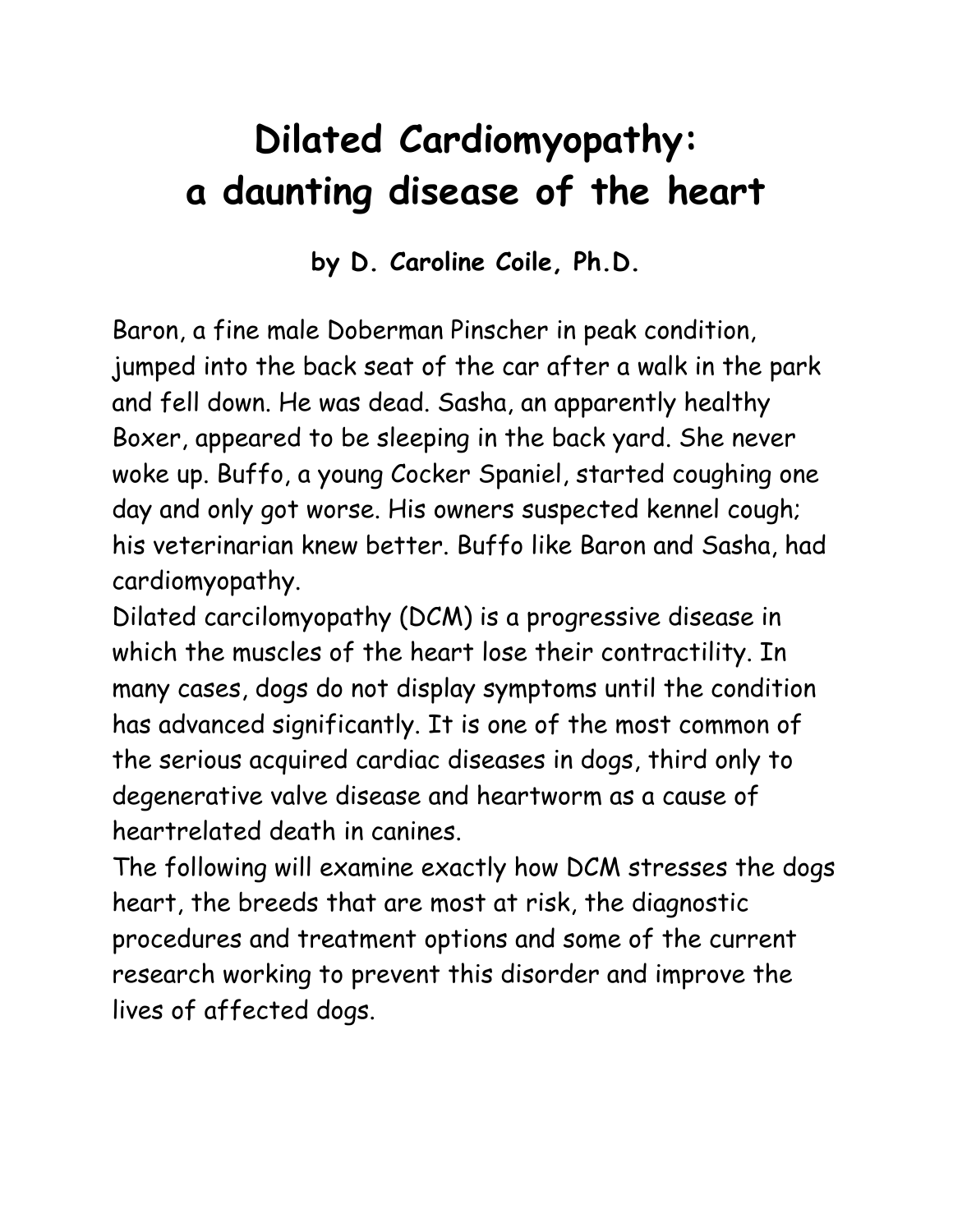#### Hard on the Heart

Canine DCM is characterized by weakened and stretched heart muscles that cause the heart to lose its ability to pump blood efficiently, in turn causing blood pressure to drop. The bodys selfregulating mechanisms act to raise the blood pressure by constricting small blood vessels in a process called vasoconstriction. The body also releases chemicals into the bloodstream that stimulate the heart to increase both its rate and contractility in order to increase output. This combination of compensatory mechanisms allows the body's blood pressure to remain within normal range. Unfortunately, this is only a temporary fix.

Within one to three days of this compensation, the heart undergoes changes that make it less susceptible to the circulating chemicals, and output again decreases, although usually not to the initial precompensatory level. The body then seeks additional ways to increase blood pressure. One of them is by increasing the total amount of blood by retaining sodium via the kidneys and stimulating the dog to drink more water and eat more salt. These factors increase blood volume by increasing the body's retention of fluids. Again, this is a temporary ix that eventually becomes problematic. With the increased blood volume filling the chambers of the heart, the walls of the heart stretch to accommodate it. Initially this helps the heart to eject more blood with each contraction, but as the heart muscles continue to weaken and the body continues to compensate, the chamber walls are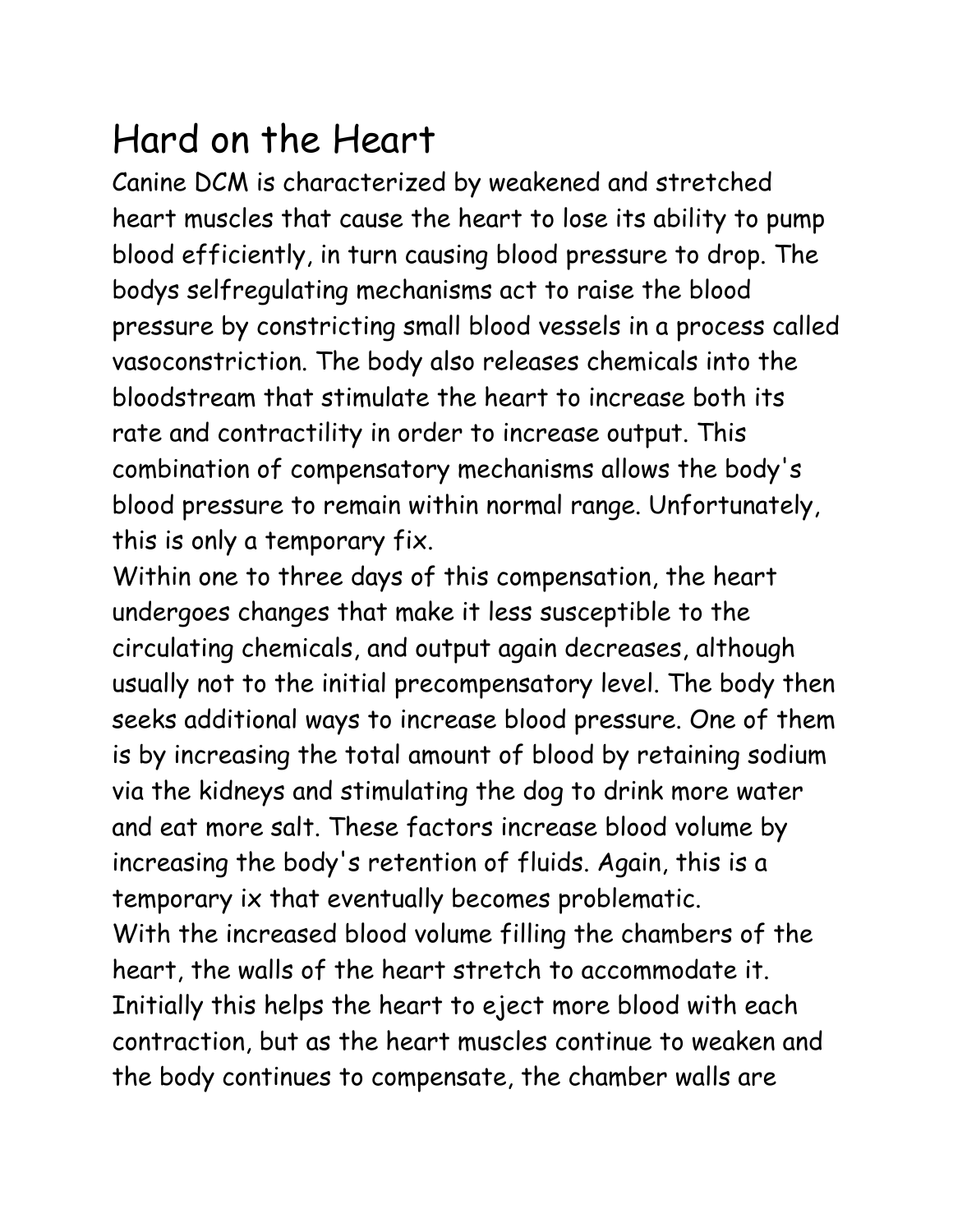stretched more and more. At some point the heart reaches its limit and can expand no more. Although all four chambers of the heart may be affected, chambers on the left side (which primarily are responsible for pumping blood throughout the body) often are affected more dramatically.

At this point, the heart muscles cannot eject the blood with sufficient force, and some of the fluid is pushed back into the heart, and eventually the lungs, with each beat. This ultimately leads to fluid in the lungs, or pulmonary edema. Pulmonary edema causes the dog to cough and have difficulty catching its breath, both classic signs of leftsided heart failure. The nervous system's constant stimulation of the heart to increase output eventually leads to an increased oxygen demand by the heart and ultimately to erratic heartbeats and the destruction of the heart muscle. These changes take a long time (probably months to years), and during most of this time the dog will be symptomfree. Only when the compensatory mechanisms no longer can function adequately does the dog exhibit symptoms of heart failure. At this point the disease actually is quite progressed, and survival time may not be long. So, although cardiomyopathy may appear to have a sudden onset, in reality it has a slow, but insidious, course.

Not all dogs with cardiomyopathy follow this course, however. For some dogs, and particularly for some breeds, the most salient feature of DCM is an erratic heartbeat, or cardiac arrhythmia. The most prominent arrhythmia of cardiomyopathy is a premature ventricular contraction. When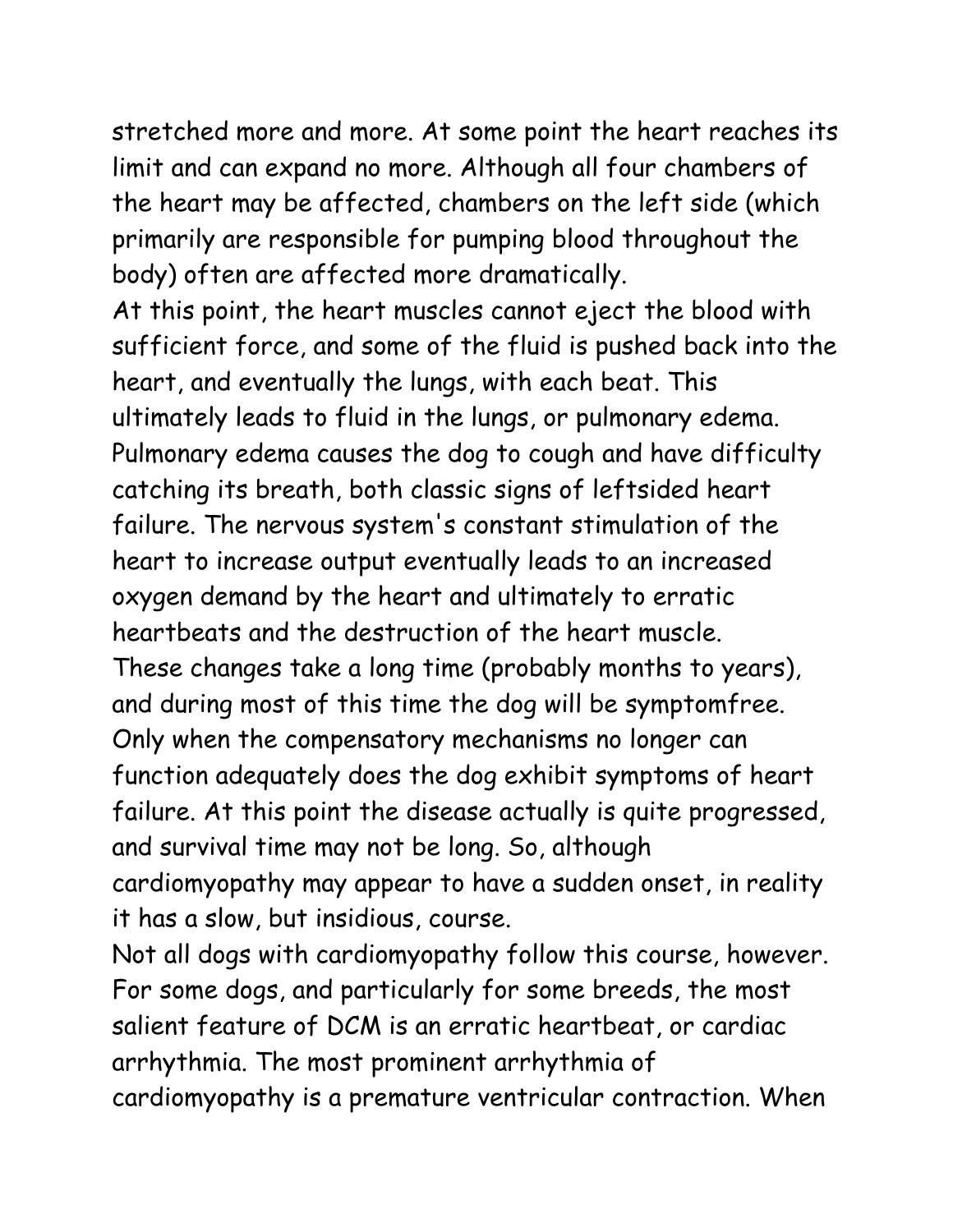these PVCs occur only sporadically the dog probably will not have any symptoms of a heart problem. However, if a series of PVCs occur together, the blood is not pumped through the circulatory system properly, and the dog may be weak and even may collapse or faint.

If the heart is able to regain its normal rhythm, the dog will recover within a few seconds or minutes, but if the run of PVCs continues, the condition is termed ventricular tachycardia and can lead to ventricular fibrillation. When a dog is in Vfib no blood is being pumped, and the animal will die unless a regular rhythm can be reestablished.

## The Symptoms

Cardiomyopathy has a range of symptoms, some of which are more prevalent in some breeds than others. Respiratory problems, including coughing and labored or rapid breathing, are typical symptoms in dogs with leftsided heart failure resulting from DCM. Some dogs will experience weight toss, general debilitation, abdominal distention or cold extremities. In breeds such as the Doberman Pinscher or Boxer, in which ventricular arrhythmias are a common manifestation of DCM, dogs may have a history of fainting or episodic weakness. Often symptoms appear to develop quite suddenly. This especially is true in dogs that normally are not very active. But, in fact, the condition has been developing slowly (probably for at least six months to 18 months), but only near its final stages is it severe enough to affect a normally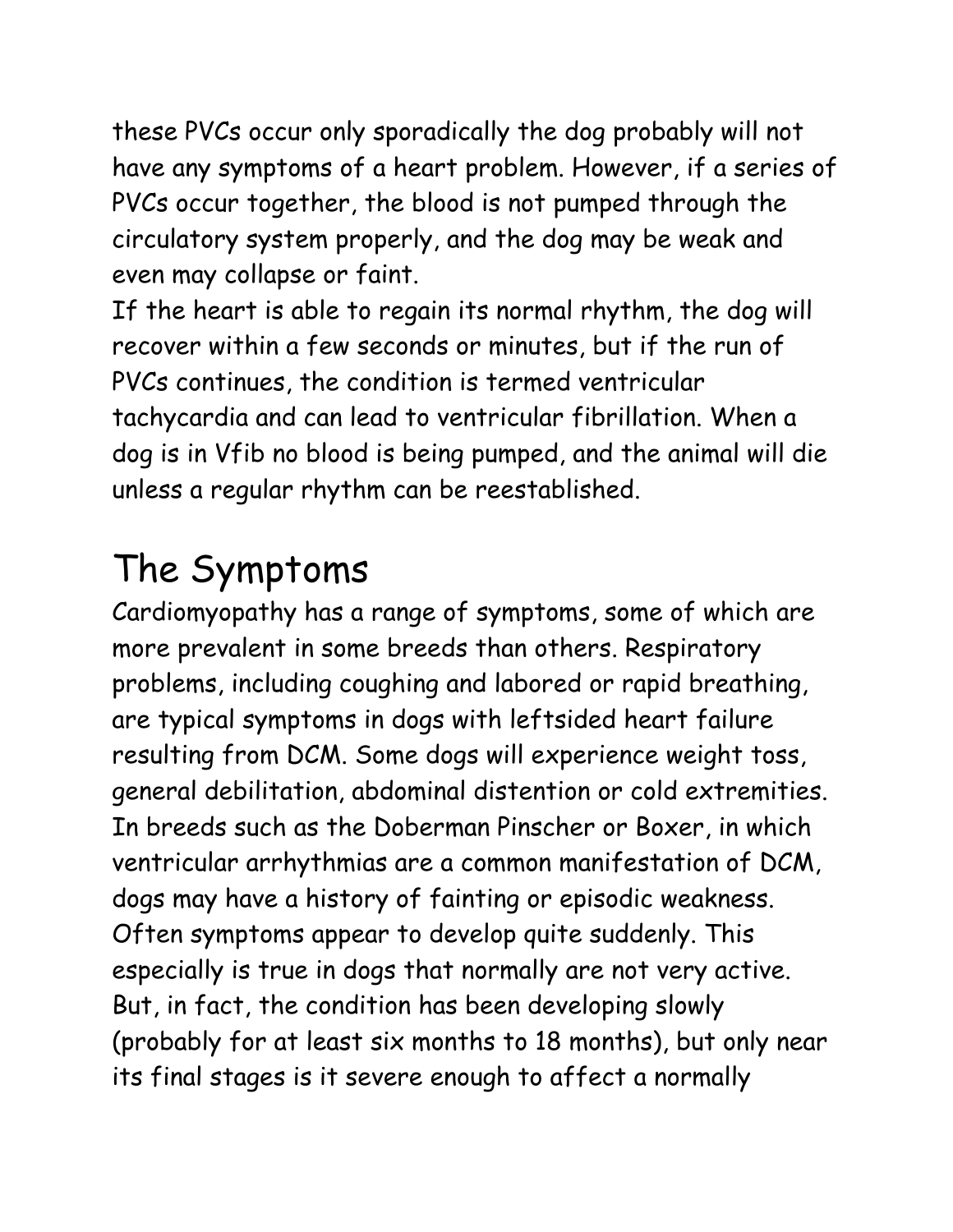inactive dog noticeably.

In active working or hunting dogs, the disease usually is noticed earlier because the dog gradually loses its ability to exercise. In some cases the dog dies suddenly without any overt warning, presumably as a result of ventricular arrhythmia. Sudden death is the first and only sign of DCM in almost one fifth of Doberman Pinschers with the condition. Dilated cardiomyopathy mostly is a disease of large and giant breeds, but it also strikes certain breeds at a much higher rate than other breeds of the same size. The Scottish Deerhound has the highest percentage of affected dogs seen at veterinary hospitals, followed by the Doberman Pinscher, Irish Wolfhound, Great Dane, Boxer, Saint Bernard, Afghan Hound, Newfoundland, Old English Sheepdog, English Cocker Spaniel, English Springer Spaniel, American Cocker Spaniel, Labrador Retriever and Golden Retriever.1 Because of the popularity of the Doberman Pinscher, the Great Dane and the Boxer, however, veterinarians treat more dogs of these breeds for DCM than the other atrisk breeds. DCM (or at least congestive heart failure resulting from DCM) is seen roughly twice as often in males than females. Most dogs presented with symptoms are between 4 and 10 years old, and the incidence increases with age. A few dogs are diagnosed with DCM before reaching 1 year of age, however. Some Portuguese Water Dog puppies develop and die from

DCM at only a few weeks of age.2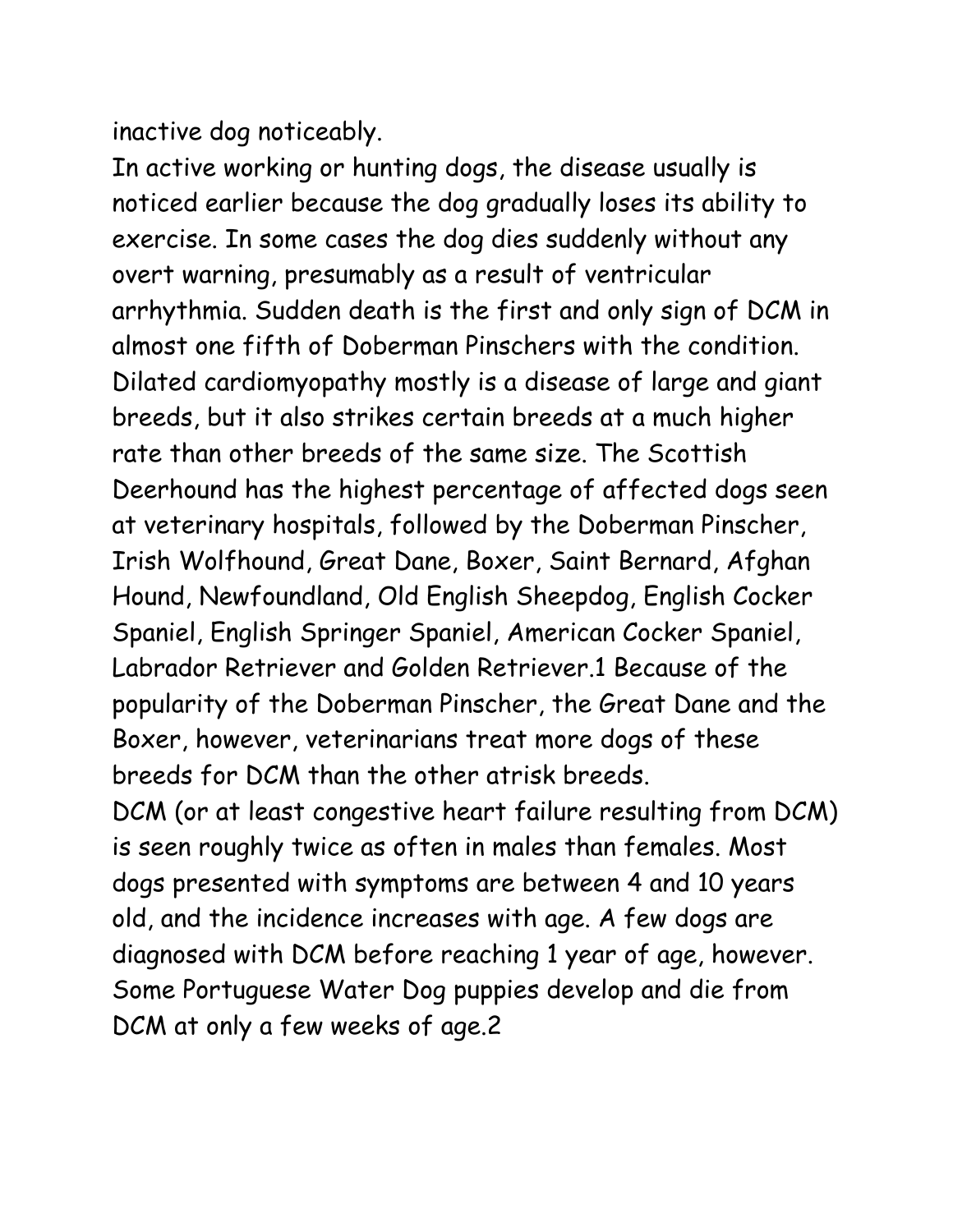## The Diagnostic Procedure

Given the lifeanddeath possibilities of cardiomyopathy, timely diagnosis is important so the dog's quality and length of life can be improved as much as possible. Preliminary tests can be performed by a general veterinarian, whereas some tests require more specialized equipment and interpretation and ideally should be performed by a specialist in veterinary cardiology.

Blood and urine tests usually are in the normal range, although some values may reflect the effects of low cardiac output. A radiograph (Xray) of the heart usually will show some degree of cardiac enlargement (called cardiomegaly), but this is less evident in Boxers and Dobermans than it is in giant breeds and Cocker Spaniels.

In about half the dogs with DCM, listening to the heart (auscultation) will reveal soft to moderate heart murmurs. The heart rate usually is rapid, often more than 200 beats per minute, in dogs with heart failure. In dogs with PVCs, the erratic heartbeat sometimes can be detected with auscultation in conjunction with feeling the pulse. Normally, for every beat that is heard, a pulse should be felt. When a PVC occurs, however, it sounds like there is a missed or extra beat that is not accompanied by a pulse.

PVCs are best detected with electrocardiography, a painless procedure performed on an awake dog. Most veterinarians can run an electrocardiogram and instantly transmit the data to a specialist for analysis. Most dogs with DCM have some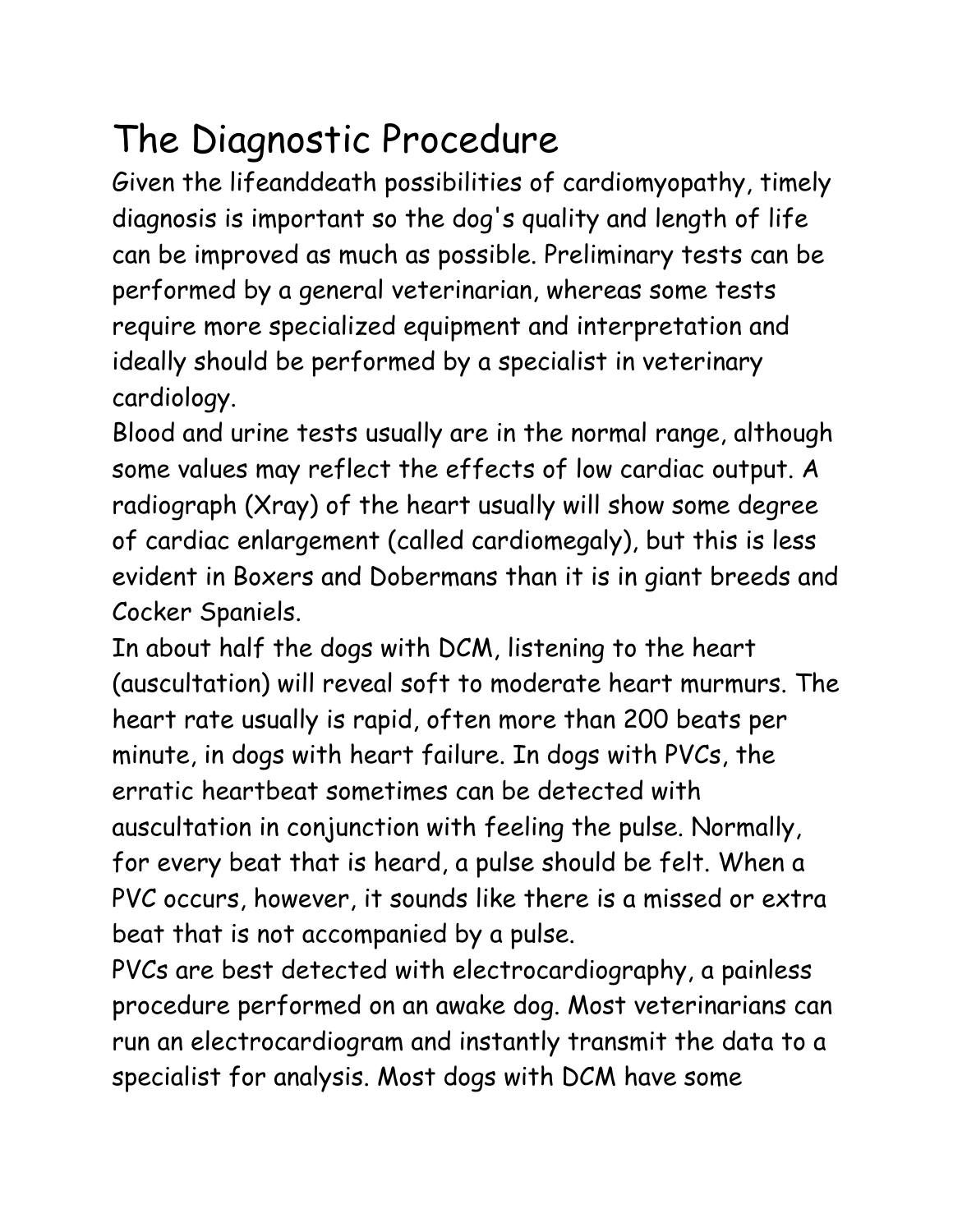abnormalities evident in their ECGs. The majority of giant breed dogs with DCM will have atrial fibrillation, a disturbance in the normal rhythm of the ECG. Many dogs, especially Dobermans and Boxers, with DCM will have PVCs and ventricular tachycardia.

Note that although PVCs are suggestive of DCM, the presence of a few PVCs also could be due to other factors and is cause for a thorough check. The problem with using an ECG to detect PVCs is that unless the PVCs are frequent, they easily can be missed during the relatively short duration of a typical office visit ECG, which often runs for only about 30 seconds. For breeds in which PVCs are the major symptom of DCM, 24hour Holter monitoring is a vital diagnostic tool. The Holter monitor basically is a portable ECG that the dog wears as a harness. It records the ECG as the dog goes about its normal routine at home over a 24hour period, covering 90,000 to 110,000 heartbeats. Not only can it more reliably detect whether a dog has any PVCs, but also their frequency and whether they tend to cluster together.

In the Boxer, the Holter monitor is considered absolutely essential for diagnosis,3 and many people advocate using the instrument as a means of screening potential breeding stock. Most Boxers that eventually die of DCM have hundreds to thousands of PVCs in a 24hour period, as well as clusters of ventricular tachycardia. Interestingly, the incidence of arrhythmias in Boxers seems to have a circadian pattern, peaking in early morning and late afternoon,4 a pattern also seen in human DCM patients.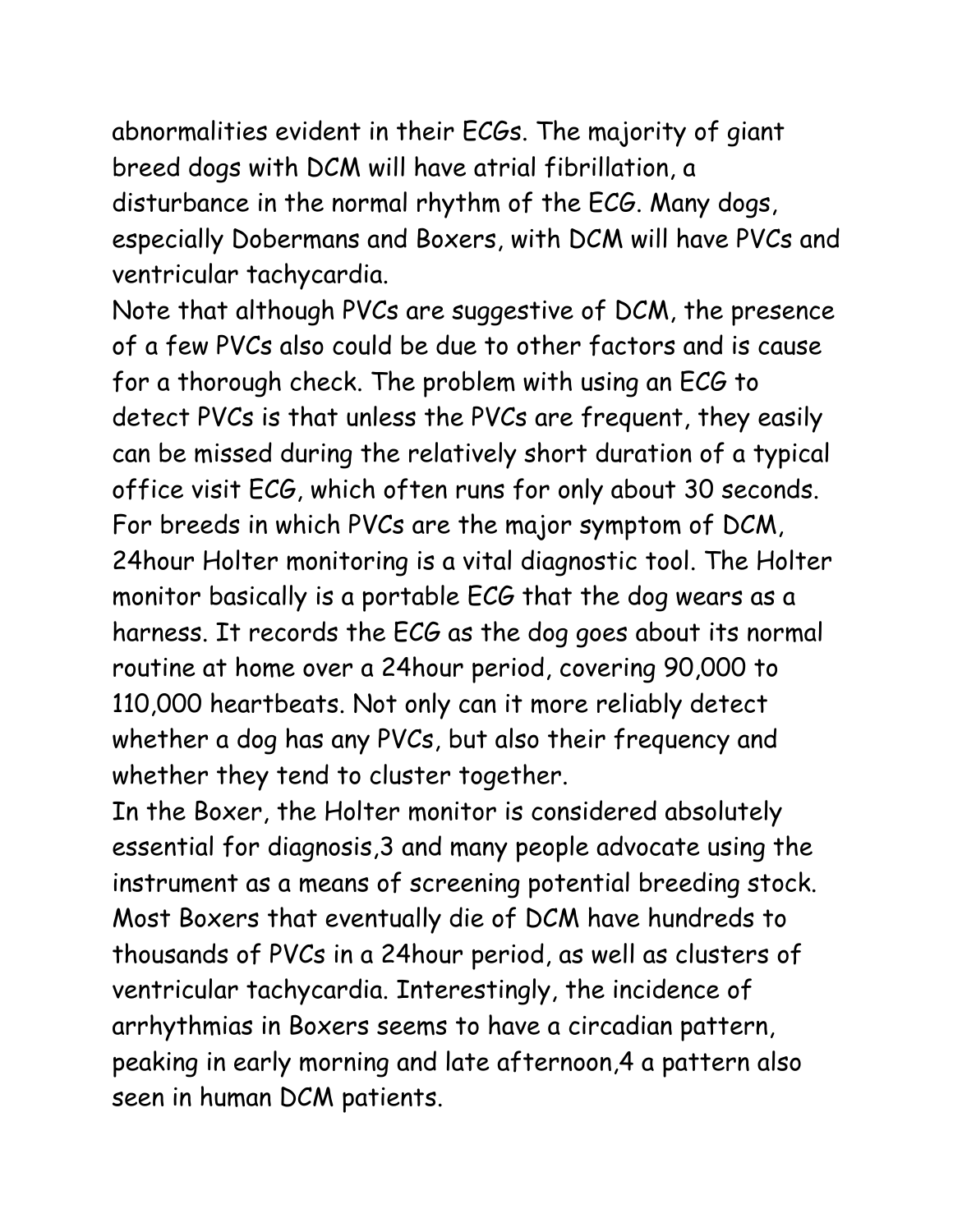In most other breeds the diagnostic tool of choice is the echocardiogram, in which the heart is examined with ultrasound. This, too, is a painless procedure performed on an awake dog. The examiner places a handheld microphonelike instrument called a transducer on the dog's chest. The transducer emits highfrequency sound waves that are reflected back to it from the heart. These sound waves then are translated into a moving image, showing the internal structures of the heart, the heart valves, the size of the heart chambers, the thickness of the heart muscle and how well the heart is contracting. Dogs with DCM characteristically have dilated heart chambers (especially the left atrium and left ventricle), a thin heart muscle and weak heart contractions with low cardiac contractility. The echocardiogram also can exclude other possible heart defects, although a dog with DCM also may have mitral valve insufficiency because the dilated chambers result in the mitral valve leaflets becoming separated and misaligned. The echocardiogram provides the cardiologist with a twodimensional picture of the heart and can be an invaluable aid in estimating how the blood might be flowing through the heart. Doppler ultrasound enables the cardiologist to actually envision the direction and speed of blood flowing through the heart, aiding in pinpointing areas of blood turbidity and sources of heart murmurs.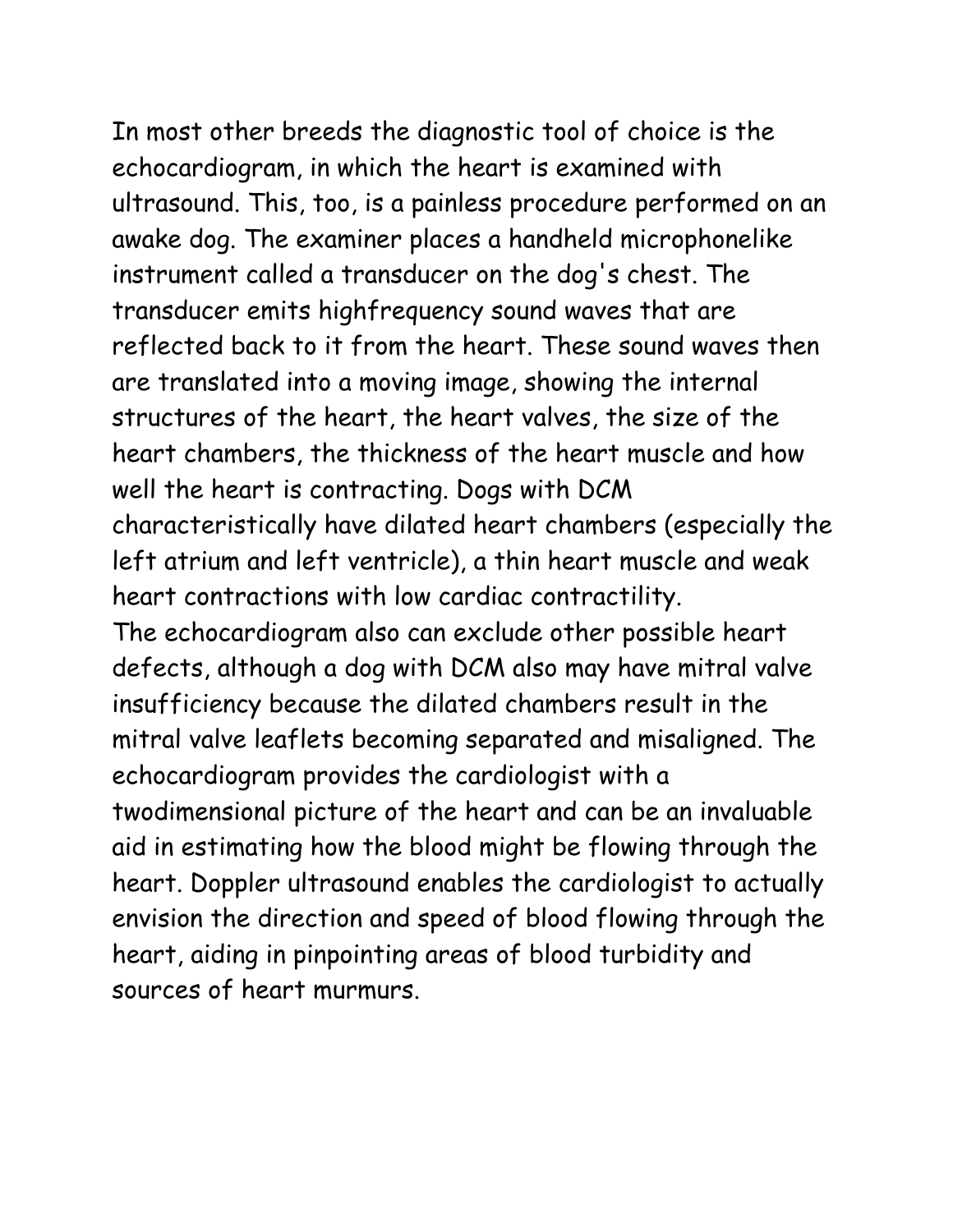## Uncovering Etiologies

Although science can help us determine if DCM is present in a certain animal, in most cases the cause of the condition is unknown. Examination of the components of the heart muscle (myocardium) of affected animals has not yet identified any consistent primary abnormalities, but researchers continue to look at promising new aspects.5,6,7

It is possible that DCM is not one disease with a single cause but rather a group of diseases that ultimately causes similar cardiac abnormalities. Most cases of DCM are termed idiopathic (unknown cause) or primary DCM. The myocardium can be affected adversely by a variety of problems, however, some of which can give rise to DCM. These "secondary" cardiomyopathies may result from nutritional deficiencies, metabolic disorders, cardiac toxins, inflammations, trauma, tumors or infections.8

## Nutritional Deficiencies

Taurine, an essential amino acid found in meat, is important in many bodily processes, including normal heart function. Some dogs with DCM have abnormally low amounts of taurine in their blood plasma. This seems to be especially prevalent in Cocker Spaniels, Golden Retrievers and breeds not typically considered at risk for DCM. Taurine deficiency also has been associated with DCM in dogs fed an exclusively vegetarian diet and in some Dalmatians fed a prescription diet that has since added higher levels of taurine.9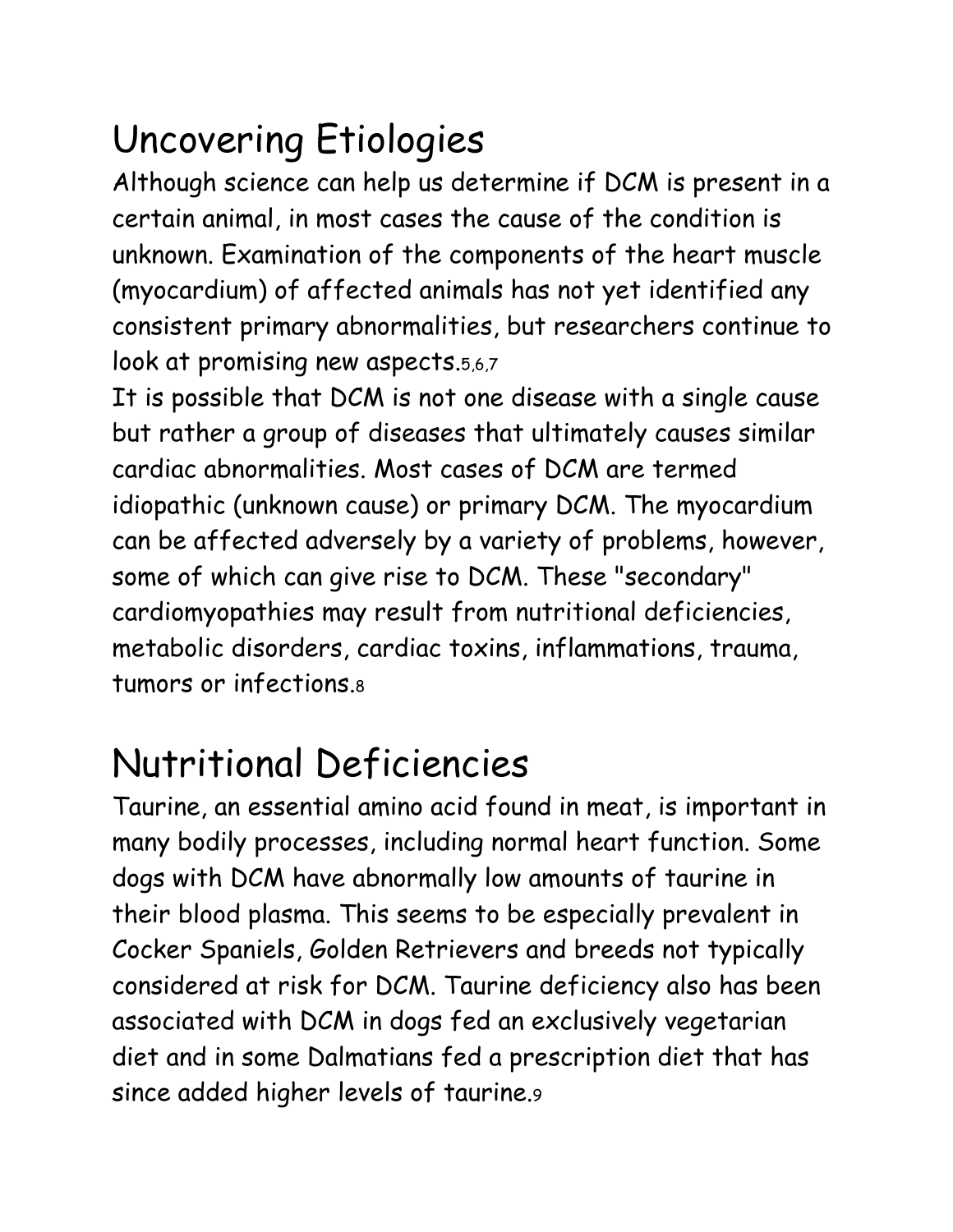Taurine deficiency was found to be a common cause of DCM in cats in the late 1980s. Increasing the amount of taurine in commercial cat food enormously decreased the frequency of this disorder. Unlike cats, dogs are not obligate carnivores, meaning they usually can maintain a normal level of taurine in their blood plasma without having to include it in their diet. In most dogs with DCM, taurine deficiency does not seem to be the culprit.

Lcarnitine is found in foods of animal origin, especially red meat. It is essential for the mitochondrial transport of fatty acids, which are in turn the most important energy sources for the heart muscles. Lcarnitine also helps rid the mitochondria of some potentially toxic metabolites. If these functions are compromised as a result of inadequate levels of 1carnitine, the end result is poor myocardial performance. Most dogs probably get an adequate amount of 1carnitine in their diets, but it is possible that some dogs have a metabolic defect that prevents it from being assimilated into the heart muscle normally. Unfortunately, measurements of 1carnitine in the blood don't accurately reflect the amount of 1carnitine in the heart muscle, and measuring the 1carnitine in the heart muscle requires a biopsy. Some dogs (in fact, most Dobermans'°) with DCM have lowered Icarnitine levels in the heart muscle, leading to speculation that 1carnitine deficiency might cause DCM. It is just as likely, however, that the decreased myocardial 1carnitine is not a cause of DCM, but rather a secondary effect of some other abnormality. Low levels of 1carnitine can result from a condition called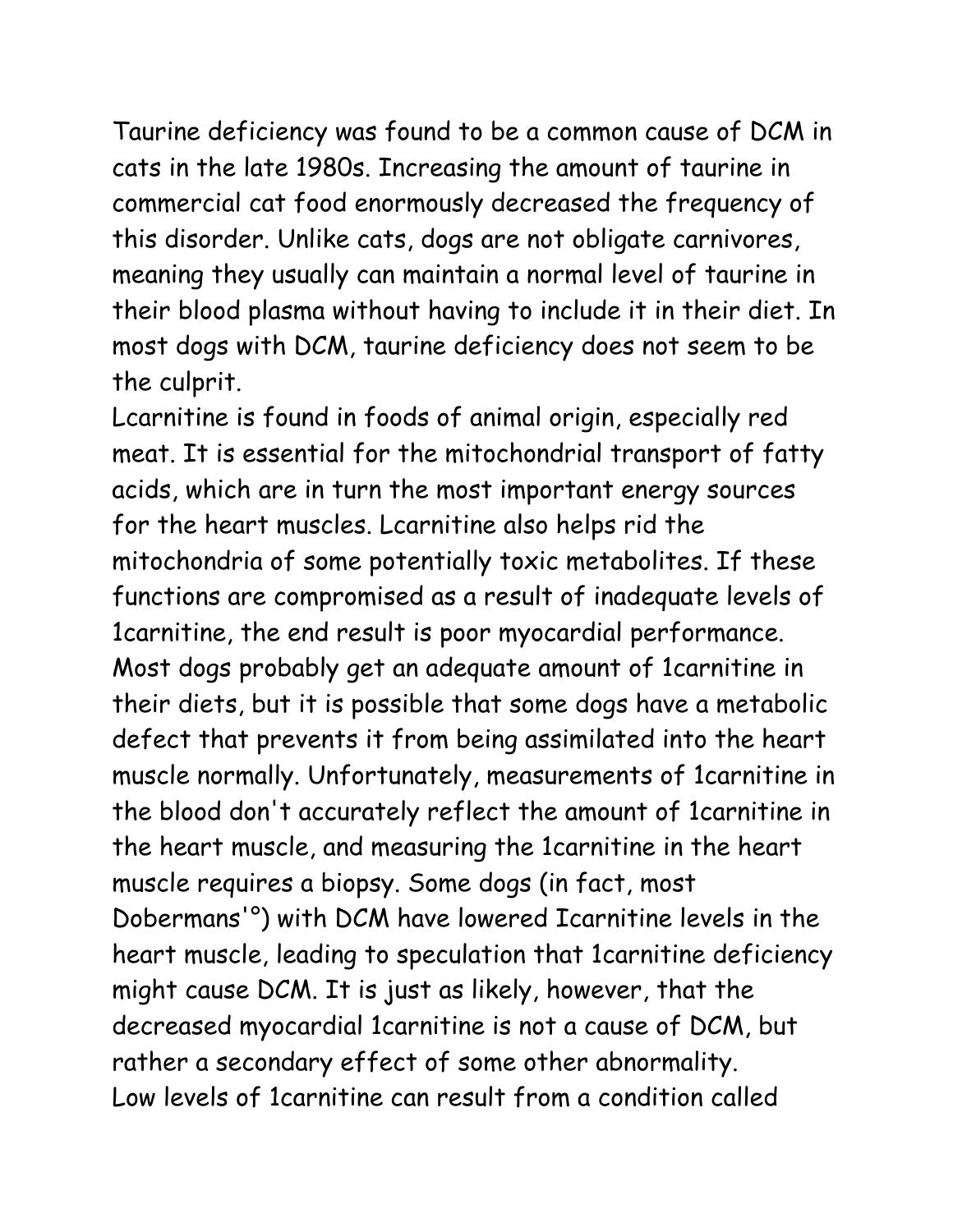cystinuria, in which dogs have impaired reabsorption of cystine and other amino acids. Cystinuric dogs with DCM may be suffering from 1carnitine deficiency. As with taurine deficiency, though, Icarnitine deficiency more likely is the exception rather than the rule.

Vitamin E and selenium deficiencies have been associated with myocardial disease in some young dogs, but they do not appear to be common causes.

## Toxins

Anthracycline antibiotics such as the drug doxorubicin (Adriamycin®) are used in the treatment of some cancers. In some dogs this drug results in arrhythmias, decreased cardiac output and degeneration of parts of the heart muscle. This is more likely to occur in those breeds in which a high incidence of idiopathic DCM is found, in dogs with preexisting cardiac abnormalities and at high peaklevel dosages of medication. Other myocardial toxins include (but are not limited to) ethyl alcohol (which is given intravenously to treat dogs that have ingested ethylene glycol antifreeze), cocaine, and plant toxins such as buttercups, lily of the valley and foxglove.

#### Viruses

When parvovirus came upon the dog world in the late 1970s, survivors of puppyhood infection often developed DCM by the time they reached a year of age. Distemper in young puppies also can leave survivors with residual damage to the heart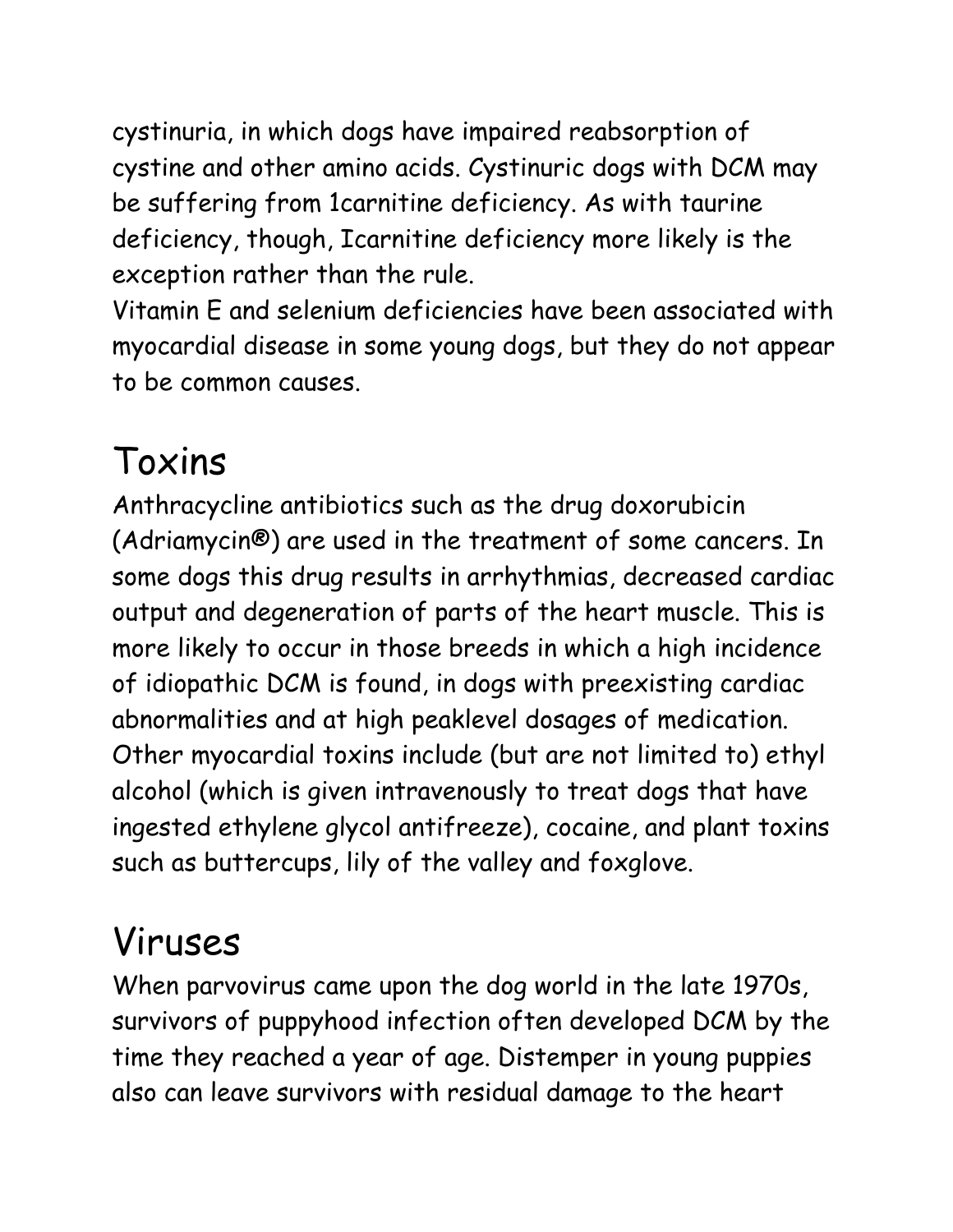muscle, but neither disease currently is a common cause of DCM. Other viruses can damage the heart in both .humans" and dogs, leading to DCM, although the incidence in dogs is unknown.

#### Parasites

Although heartworms are the most widespread parasites that can inhabit the heart, in the southern United States the protozoan parasite Trypanosoma cruzi causes Chagas' disease, the symptoms of which can include cardiac enlargement, arrhythmia and sudden death. Affected dogs usually are so ill with other diffuse symptoms that they would not be considered typical cases of DCM, however. Dogs that do survive may develop chronic symptoms of DCM.

## **Heredity**

The greatly increased incidence in some breeds, and in some lines within breeds, is highly suggestive of hereditary influences in at least some cases of DCM. Some preliminary evidence consistent with an autosomal dominant mode of inheritance (in which the presence of only one gene for DCM is needed for the disease to develop) has been reported in a family of Boxers.2

Although most cases of DCM do not have an obvious genetic component, some human families have been found with a pattern that matches sexlinked inheritance,'3 and some other families with DCM have been found to have mutations that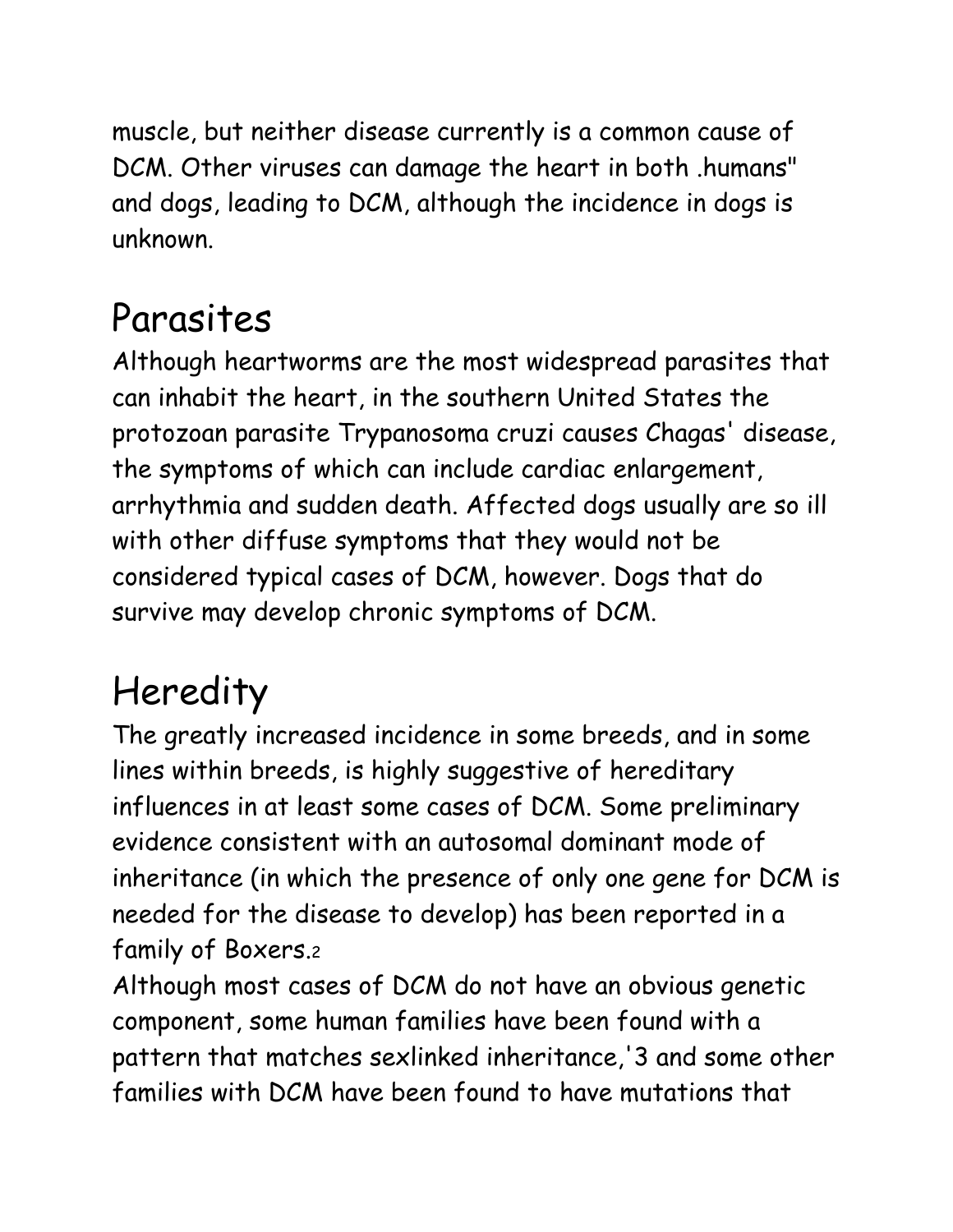cause various types of abnormalities in structural proteins. At least in humans, hereditary DCM can result from aberrant genes at more than one location on the chromosomes.'4 Similarly, DCM in dogs could reflect different genetic etiologies among breeds and perhaps even within single breeds.

#### Treatment & Therapies

Unfortunately, except in the very few cases that are caused by nutritional deficiencies, DCM cannot be prevented or cured. Most dogs live only six to 12 months after the onset of symptoms, although some live several years. Some others, however, live only a few weeks after diagnosis. The prognosis for longterm survival particularly is poor for Dobermans, which often die within three to six months.

Because DCM differs in severity and symptoms among dogs and because dogs respond differently to medications, each therapy must be tailored to the individual patient. Current therapies can improve and prolong a dog's quality of life somewhat, but they have their limits. They center on alleviating the congestive state, reducing cardiac stress by lowering the blood pressure, improving the heart's contractility and reducing arrhythmias.

Supplemental therapies center on replacing substances that might be deficient, such as 1carnitine or taurine. Dogs with advanced symptoms of congestive heart failure should be placed on a lowsodium diet to reduce the need for higher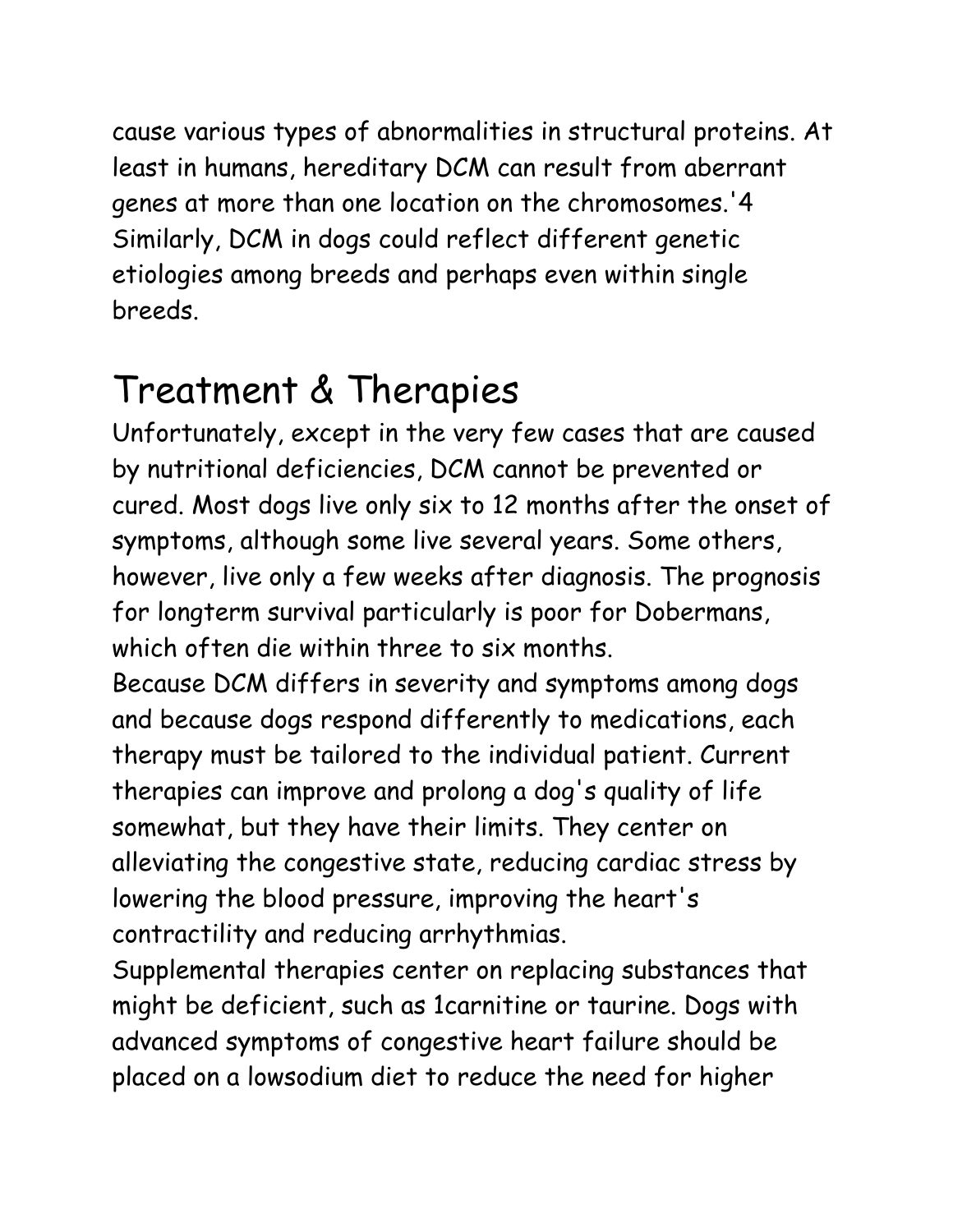dosages of diuretics. Emergency therapy is beyond the scope of this article; the drugs presented here are the ones most commonly used for the chronic treatment of DCM.

#### Drugs

Diuretics, most notably furosemide (Lasix®), help combat the accumulation of fluid in or around the lungs that is symptomatic of congestive heart failure. They do this by decreasing the excessive blood volume that can be characteristic of patients with congestive heart failure. Furosemide generally is safe, but it can cause dehydration along with excessive thirst and urination and occasionally can have other undesirable side effects. Thus, it is important to use the lowest effective dosage. Despite side effects, furosemide probably is the single most important drug for treating symptoms of congestive heart failure. Digitalis glycosides, such as digoxin (Cardoxin®, Lanoxin®) and digitoxin, may help the heart contract better and may help slow the heart rate in dogs with atrial fibrillation. Digoxin more often is used in veterinary medicine, although digitoxin may be a better choice in dogs with compromised kidney function (because digoxin is excreted mostly by way of the kidneys, whereas digitoxin is excreted by the liver). Many dogs do not seem to respond to treatment with these drugs. In a study of 22 dogs with DCM, only five responded favorably to digoxin; these five, however, did live significantly longer.15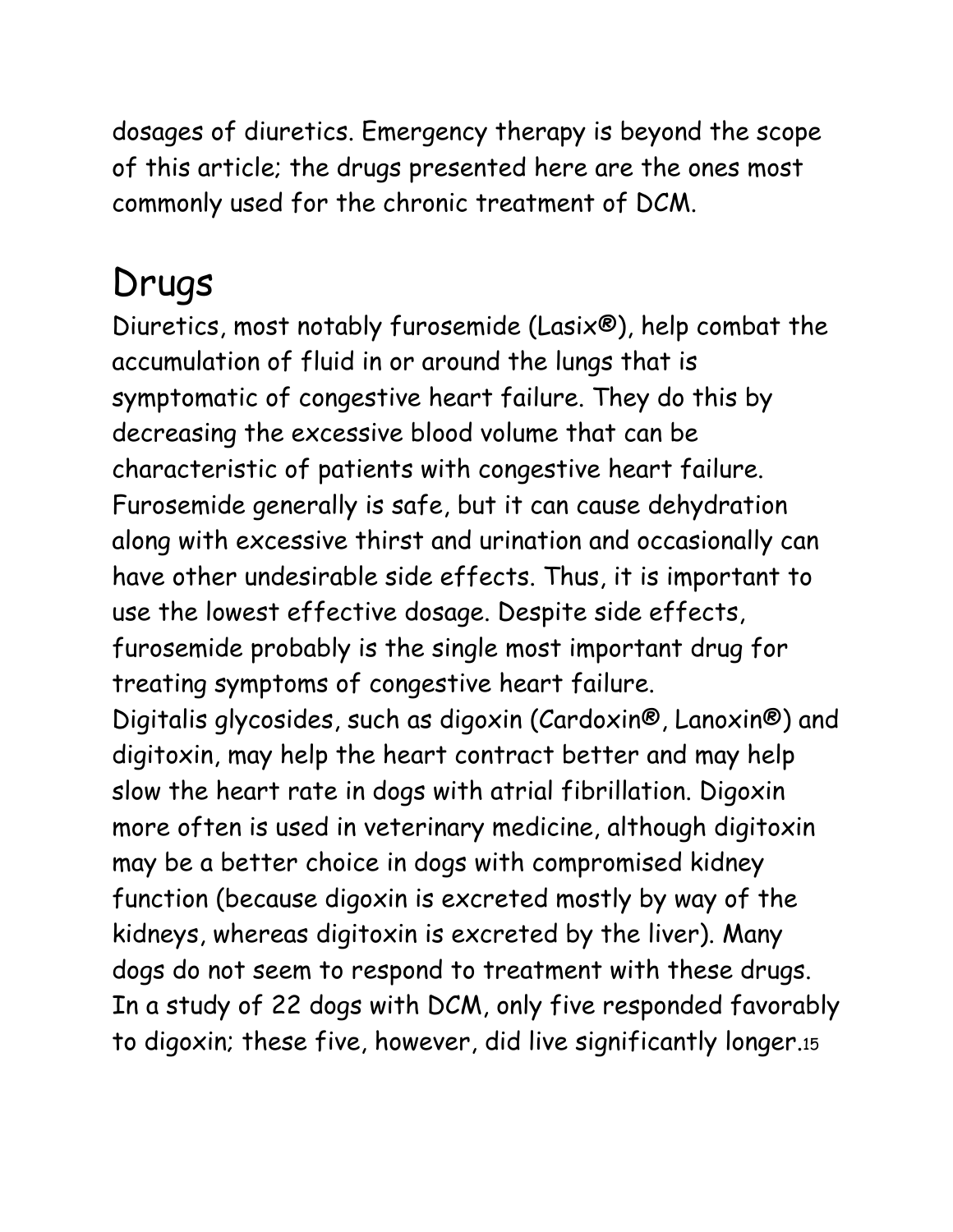Digoxin has a narrow range over which it exerts therapeutic effects before causing toxicity. Common signs of toxicity include appetite loss, vomiting, diarrhea and lethargy. Blood tests can be used to monitor circulating levels of digoxin and determine the appropriate dosage.

Vasodilators increase the diameter of small blood vessels and help prevent the damage longterm vasoconstriction ultimately inflicts on the heart. By reducing resistance to the outflow of blood from the heart, they increase the heart's output and decrease edema. Care must be taken that the blood pressure does not become too low, however. Nitroglycerin cream or transdermal patches (both vasodilators) sometimes are prescribed for dogs with DCM, although their effectiveness is not considered profound.

Angiotensinconverting enzyme (ACE) inhibitors, such as enalapril (EnacardTM, Vasotec®), also increase vasodilation. When used in conjunction with furosemide and digoxin, ACE inhibitors gradually can improve exercise tolerance and reduce the symptoms of heart failure and even may help prolong life. In a comparison of dogs with DCM given enalapril with those given a placebo, the enalapriltreated dogs survived an average of 143 days before treatment failure compared with 57 days in the placebotreated dogs.16

Because enalapril occasionally can interact with the kidneys, kidney function should be monitored regularly with a blood test during the course of treatment. Another ACE inhibitor, benazepril (Lotensin®), is not officially approved for use in dogs but may be a better choice for dogs with concurrent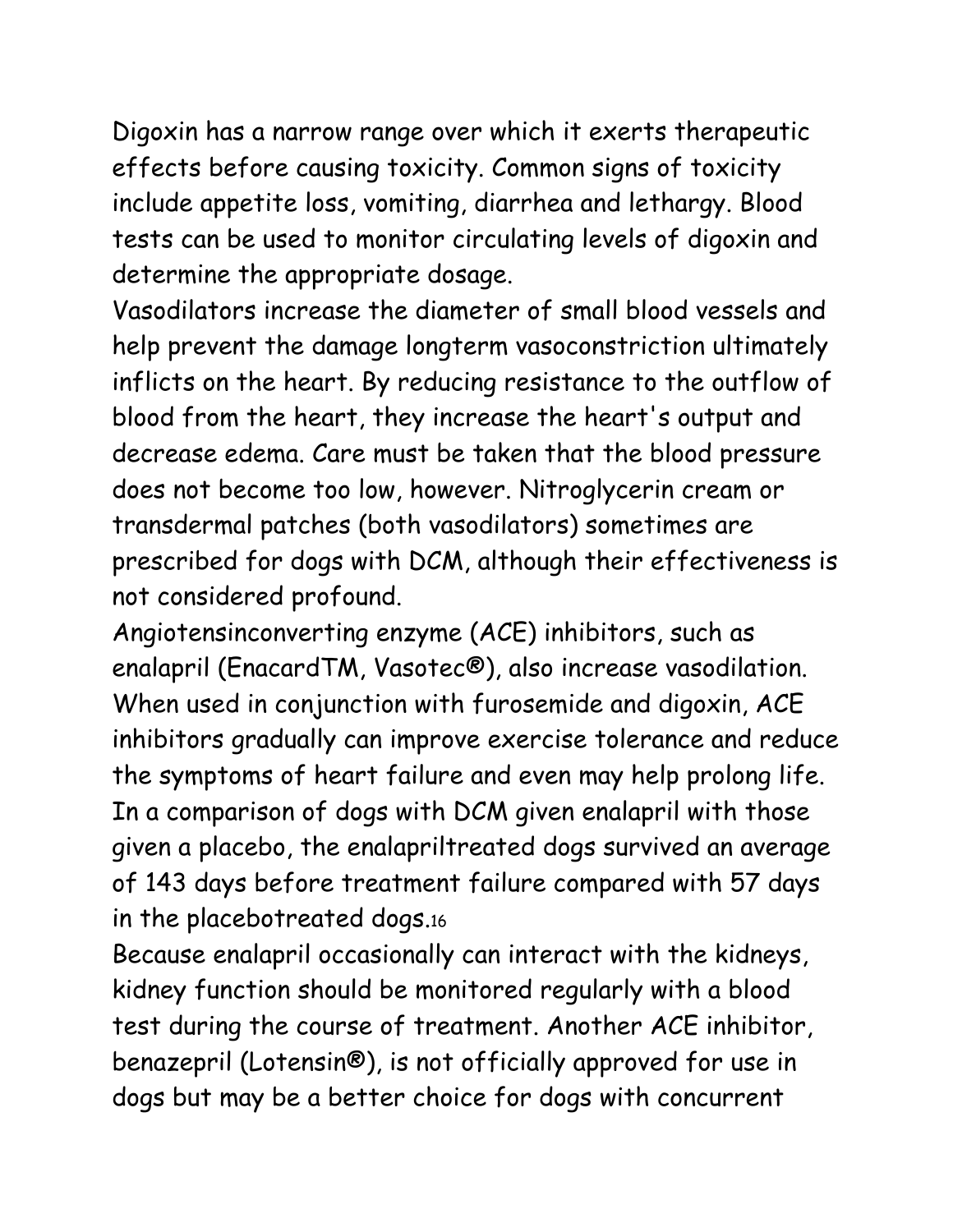kidney problems.

Sympathomimetic amines, such as dobutamine, bind to certain receptors of the heart to increase its contractility and cardiac output. Dobutamine is not used that often in veterinary medicine because it must be infused over several hours under conditions of careful monitoring, and it may increase ventricular arrhythmias. Its effects, however, often referred to as a "dobutamine holiday," may last a week or more. Human pa tients who receive a threeday dobutamine infusion every few weeks have been reported to have improved cardiac function, but this has not been studied in dogs and would be impractical for most chronic situations. Antiarrhythmics also may be beneficial in reducing the ventricular rate. Digoxin can reduce the rate to some extent, but other drugs, such as propranolol, are more effective. Other antiarrhythmics, such as procainamide, can reduce the number of PVCs in affected dogs, but dogs still can die suddenly when taking these drugs. Some preliminary studies suggest that sotalol (Betapace®), a powerful antiarrhythmic, has had favorable results in some Boxers with DCM, but because of possible side effects, dogs must be monitored carefully. Another antiarrhythmic drug with encouraging results is mexiletine.17

#### Supplements

Lcarnitine will help the very small group of dogs that have DCM as a result of L-carnitine deficiency. Unfortunately,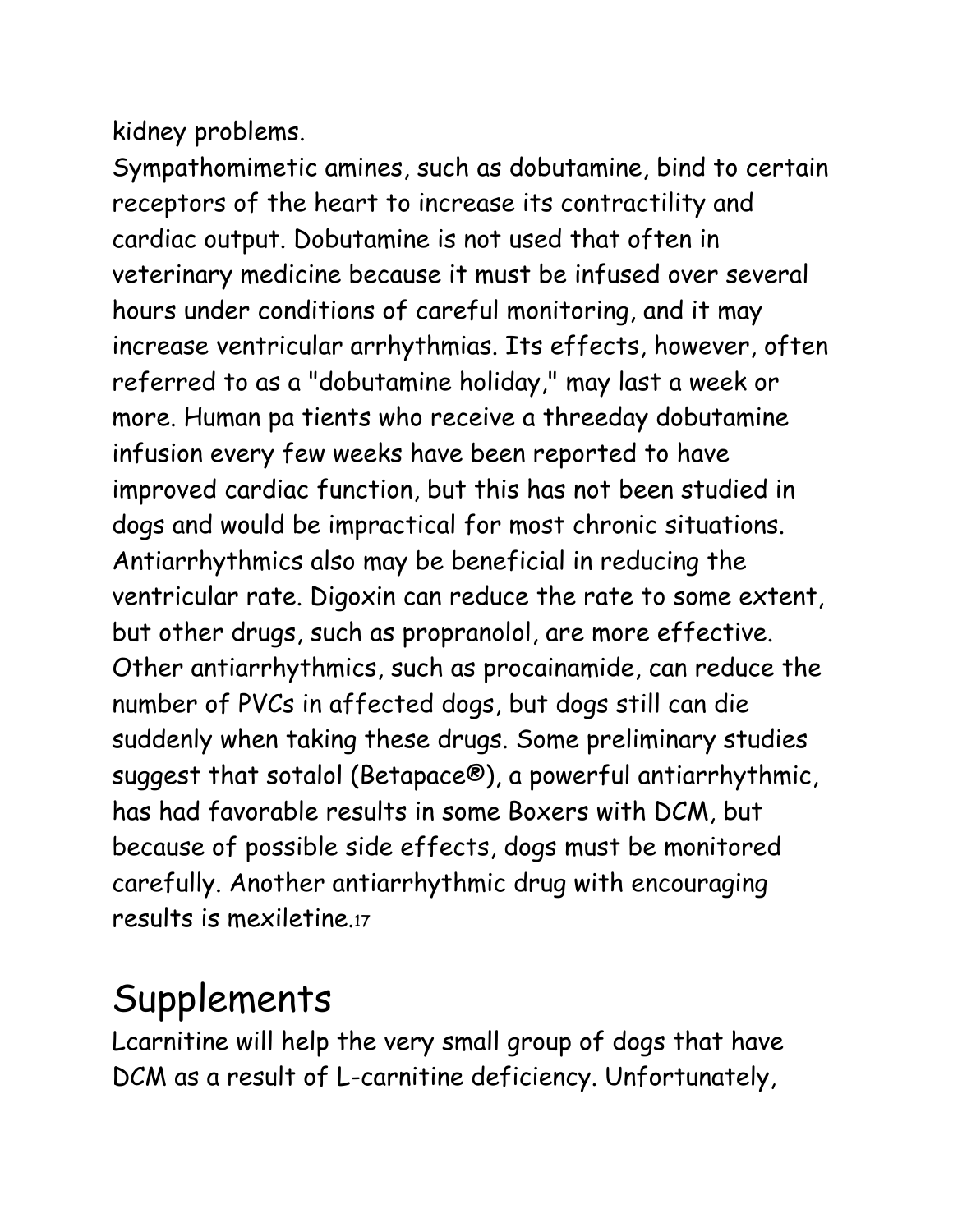these dogs cannot be identified easily. Some dogs treated with large doses of oral 1carnitine supplements have increased their levels of circulating 1carnitine and have seemed to improve subjectively. Some of these have shown improvement based upon echocardiograms, but 1carnitine supplementation does not seem to improve cardiac arrhythmias, nor does it seem to prevent sudden death.

Lcarnitine supplementation does not do any harm, but it is expensive. It is more economical (approximately 25 cents per gram) to buy it in bulk.18

Taurine may be beneficial to most Cocker Spaniels and possibly Golden Retrievers with DCM. in one study, a direct relationship was found between DCM and low plasma taurine levels in 11 American Cocker Spaniels that were in congestive heart failure due to DCM. After several months of supplementation with taurine (or taurine and 1carnitine), most of the dogs improved and eventually were able to be taken off their heart medications.'9 Taurine also can be bought in bulk at a reduced cost (approximately 2.5 cents per gram).20 Coenzyme Q10 supplementation has produced significant improvements in humans with DCM by generating energy in the mitochondria of the heart muscles.21 lt also may be beneficial in dogs. Price may vary, but 100 50mg pills cost about \$20. Fish oil has been helpful in reducing body wasting in some Dobermans with DCM.

Consult your veterinarian about which supplements and at what dosages might benefit your dog.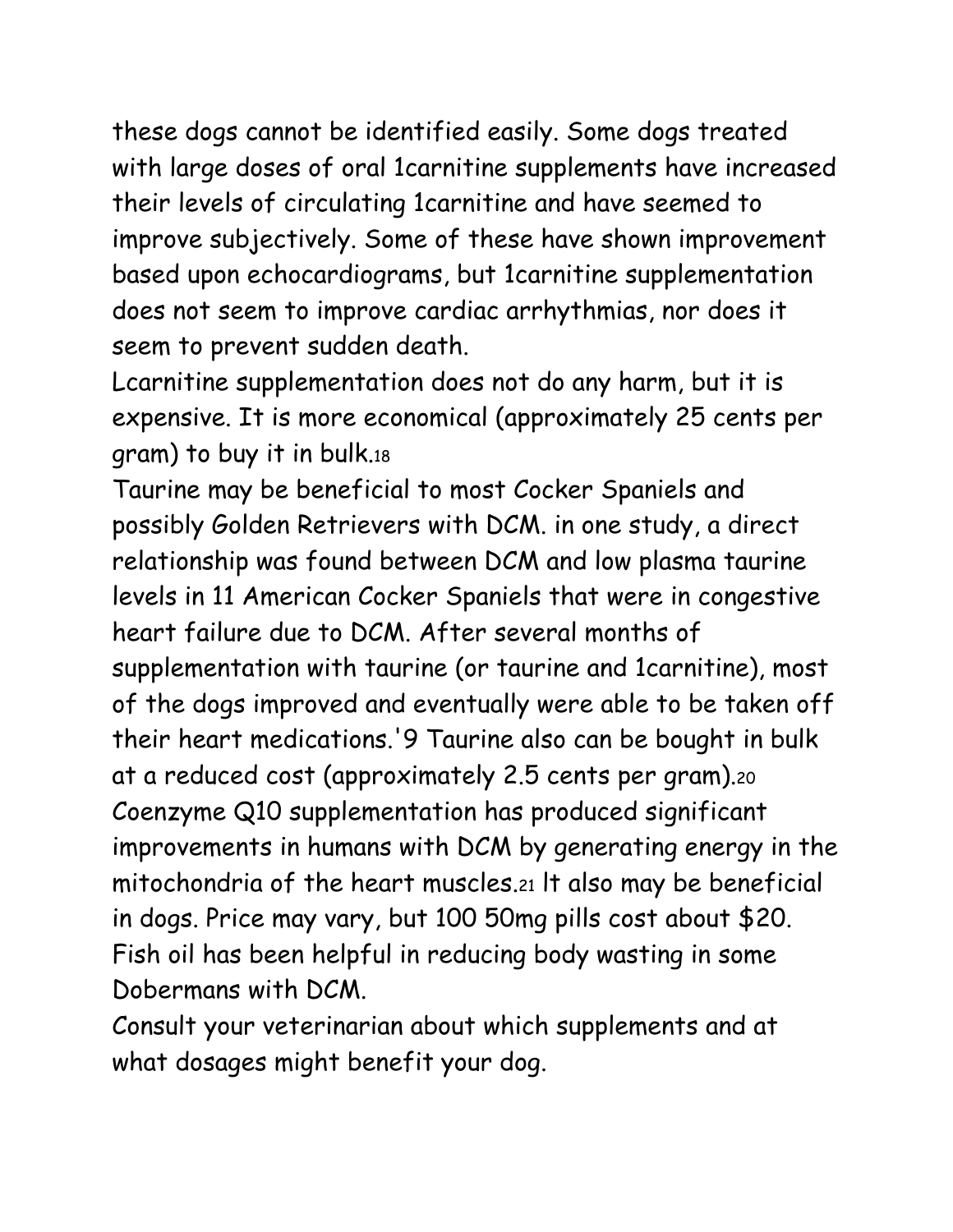## Surgery

Humans with DCM routinely undergo heart transplants. Although this procedure also is performed routinely in laboratory dogs for experimental purposes, it is not availabie for pet dogs.

An experimental technique for human DCM patients is called dynamic cardioplasty, in which a part of the latissimus dorsi muscle is wrapped around the heart and induced to contract so that it acts somewhat like the heart muscle. Results so far in dogs have been somewhat disappointing. Other surgical techniques are being tried in humans and no doubt also will be attempted with dogs in the future.

# Lifestyle

Besides instituting appropriate therapy and monitoring, owners of dogs with cardiomyopathy should observe certain precautions. Dogs with DCM should be kept relativeiy quiet and not allowed to exercise strenuously. Excessive exercise will do nothing to strengthen the heart muscles and, in fact, because it requires the heart to compensate, actually can hasten the damage to the heart muscles. In addition, exercise may bring on episodes of arrhythmia and fainting. Once a dog shows symptoms of congestive heart failure, it should be placed on a lowsodium diet. Most commercial dog foods, unless formulated specifically for lowsodium content, have unacceptably high sodium levels for dogs with congestive heart failure. Some prescription dog foods, such as Hill's® k/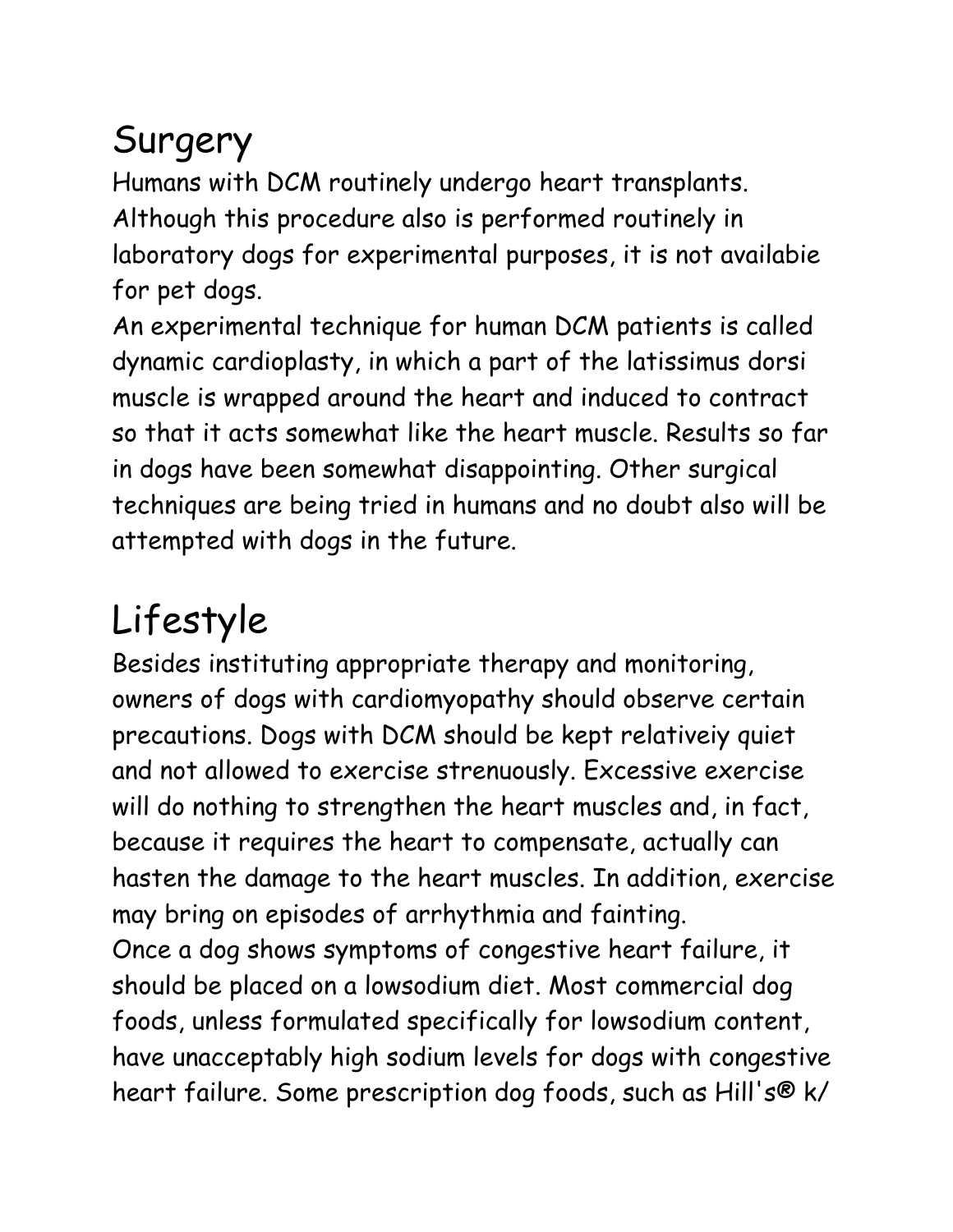d® (which has 0.20 percent salt on a drymatter basis), Hill's h/d® (0.10 percent), Hill's HeathblendTM Canine Geriatric (0.15 percent), Hill's Canine Senior® (0.17 percent) and Purina® CNMCV® (0.12 percent) have appropriate levels of sodium. A variety of homemade diets appropriate for dogs with heart disease also are available.22

Dogs with cardiomyopathy should undergo anesthesia only when absolutely necessary and with extensive precautions. A recent study of Dobermans with occult (asymptomatic) DCM showed that anesthesia and surgery seemed to worsen arrhythmias and contractility. Because of the prevalence of occult cardiomyopathy in Dobermans, these researchers advocate that any Doberman scheduled for elective surgery first should be screened with echocardiography. Unfortunately, the ideal anesthetic protocol for these dogs has yet to be determined.23

## Current Research

To improve upon and add to the list of therapy options and increase our knowledge of what causes DCM, studies are being conducted at several research centers. Because of DCM's varying nature among breeds, much of this research is breedspecific, although this does not negate the possibility of findings being applicable to other breeds. Several breed clubs support research for their breeds, and individuals also can support cardiomyopathy researCh.

Researchers at the University of Guelph in Ontario, Canada, led by Dr. Michael O'Grady, are following healthy Dobermans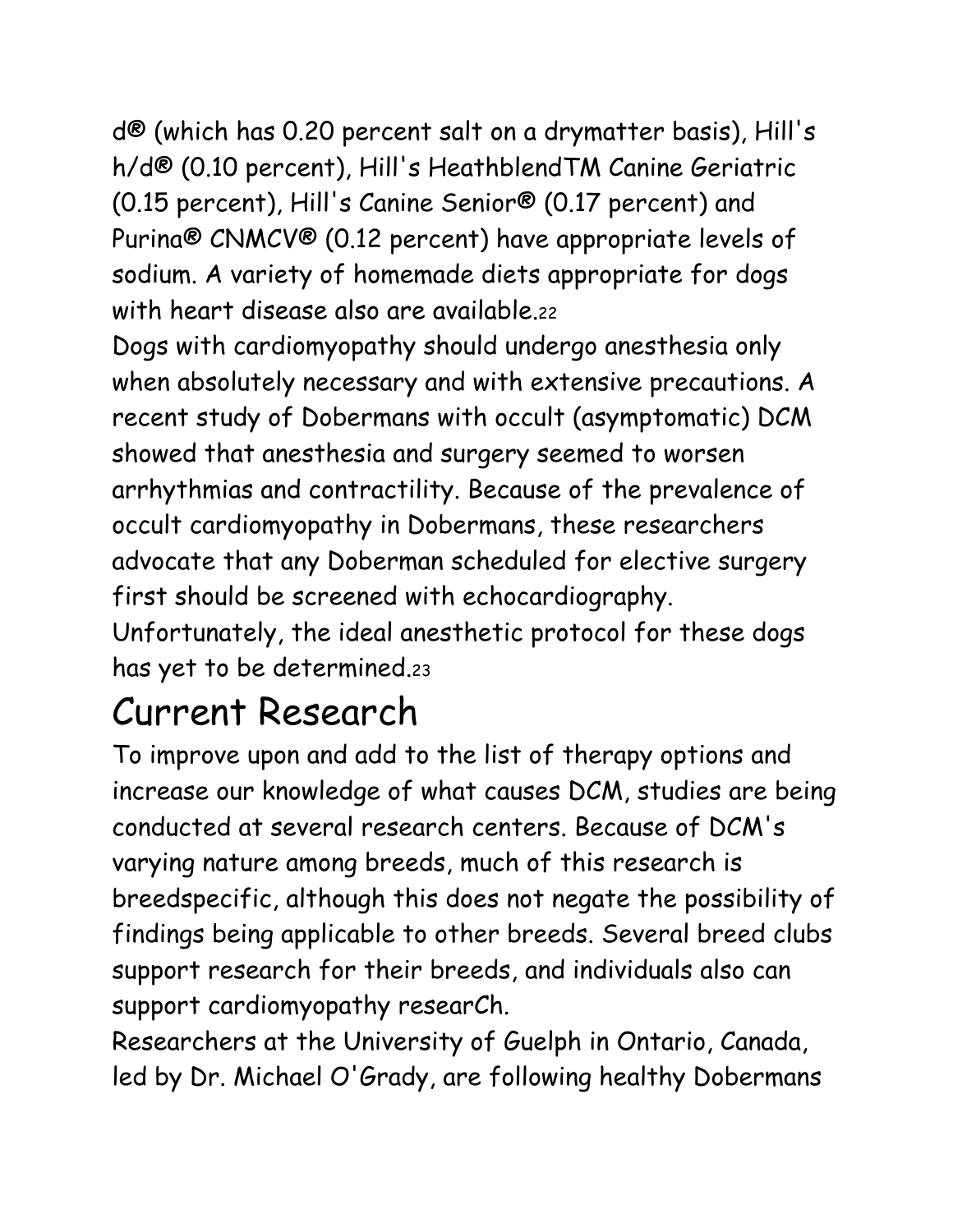throughout their lives with extensive testing to search for clues that will predict which ones will develop DCM. They are investigating the efficacy of various agents administered in the earliest stages of cardlomyopathy in stopping or slowing the progression of the disorder.

Researchers there also are attempting to pinpoint the cause of DCM in Dobermans and specifically are analyzing the abnormal enzymes suspected of having a role in the condition. A new study is being organized that will allow Dobermans from any locale to participate by means of annual Holter monitoring. Researchers ask owners to contact them before making the difficult decision of euthanasia and to consider allowing them to first perform an ultrasound, electrocardiogram, chest Xray and, following euthanasia, a heart biopsy. As difficult as such a decision would be, perhaps some consolation can be found in knowing that a cherished friend will leave a legacy of knowledge.

At Michigan State University, researchers are trying to produce a genetic test for cardiomyopathy in Dobermans. Dr. Fat Venta has led this research team since the tragic death of the former leader, Dr. Tracy Hammer, in the TWA Flight 800 crash. Donations toward this project, the Tracy Hammer Doberman Finscher Research Fund, can be made by sending a check and a note indicating it is for Venta's Doberman Finscher cardiomyopathy research program to the CVM Development Office, Attention: Patty Jacobs, director of development, A135 East Fee Hall, Michigan State University, East Lansing, MiCh. 488241316.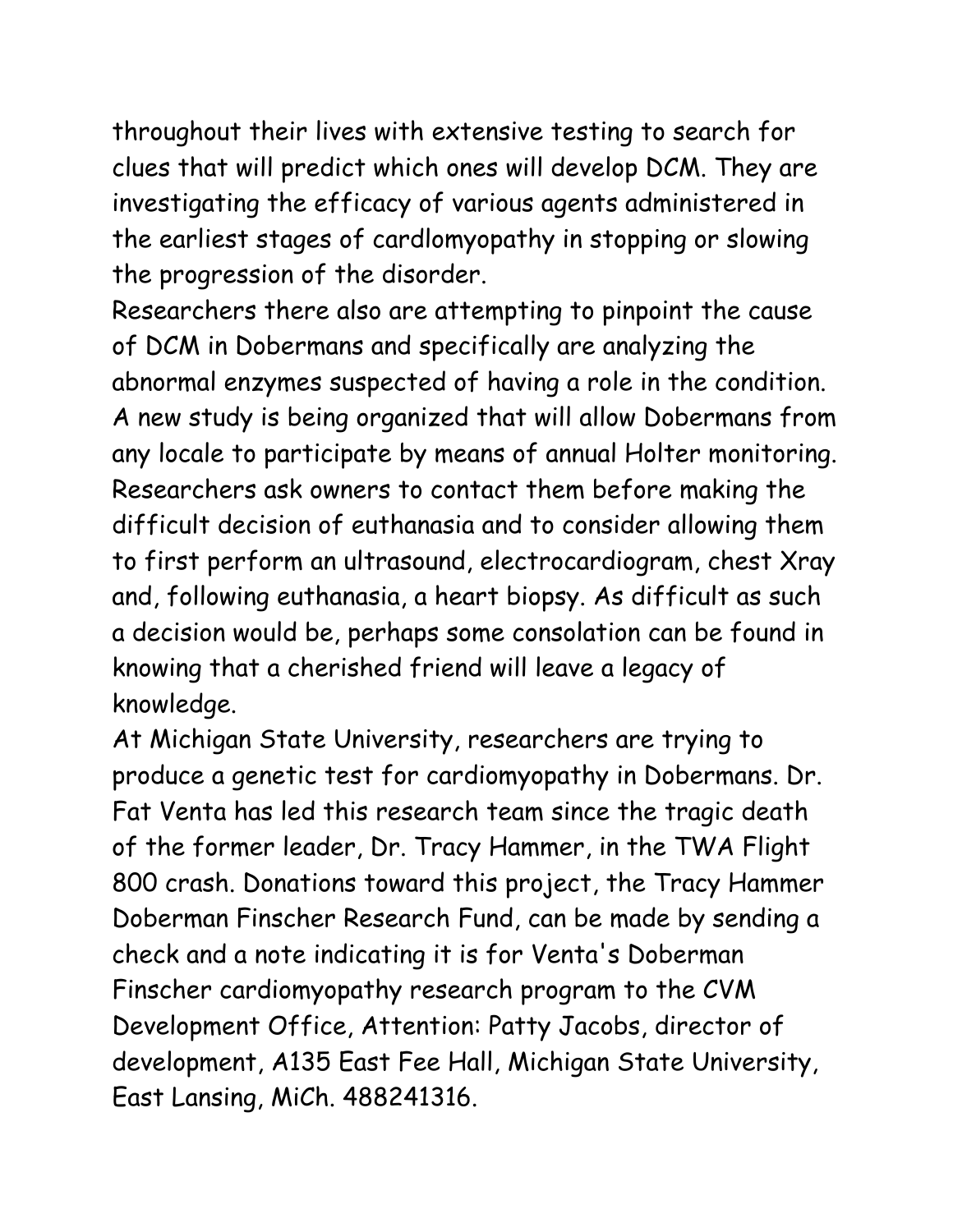Also at Michigan State University, Dr. John Gerlach is examining possible viral contributions to cardiomyopathy in Salukis. Identification of a viral component could lead to methods of avoiding the spread of cardiomyopathy; if no such component is identified, breeders would need to turn more attention to prevention by selective breeding.

Dr. Kate Meurs of Ohio State University is recruiting Boxers for cardiac evaluation and collection of DNA samples. Samples from Boxers that are affected, unaffected but related to an affected animal, and unaffected and unrelated to an affected animal are being collected to search for genetic markers of DCM in the breed. In conjunction with Dr. Phil Fox of the Animal Medical Center, hearts of deceased Boxers with DCM are being examined with both microscopic and magnetic resonance imaging techniques in the search for clues about DCM's cause.

At Tufts University, Dr. Joseph Alroy is examining a type of cardiomyopathy that occurs in Portuguese Water Dogs in which young puppies are affected and die within six months. It is suspected that defective cytoskeletal proteins (proteins that maintain the structural integrity of the cell) might cause gradual deterioration of the heart muscle cells. By studying hearts of affected dogs at different stages of the disease, it is hoped that the molecular and genetic basis of DCM in these dogs eventually will be identified.

Many research projects dealing with human DCM may one day yield help for dogs with the condition. Among current investigations is the possibility that growth hormone may help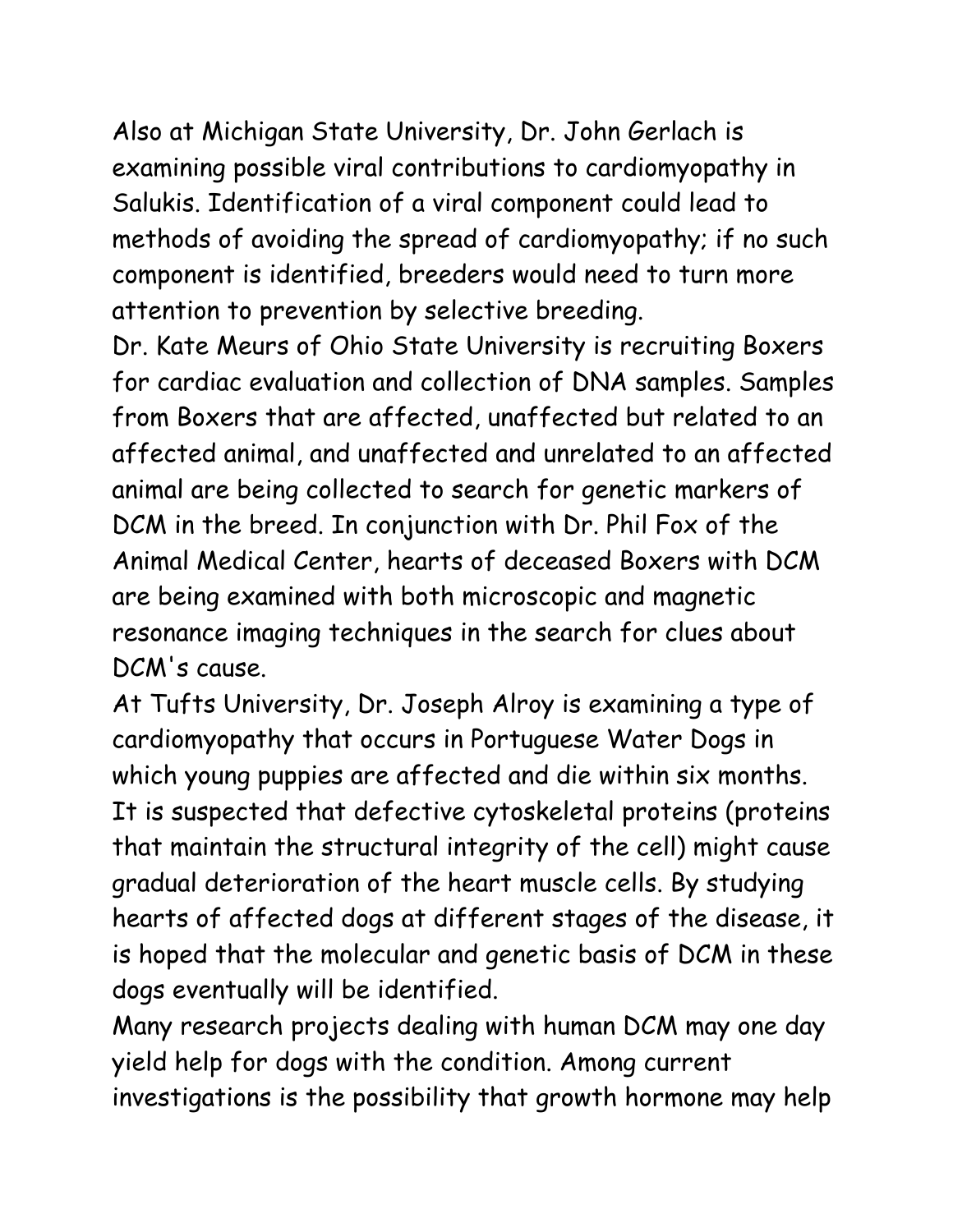some people with DCM. In humans with the condition of acromegaly, an excessive amount of growth hormone results in abnormal thickening of the heart waIls. Using this reasoning, researchers have given human growth hormones to DCM patients with abnormally thin heart walls and have reported that the heart walls indeed have grown thicker in response. This treatment still is far from providing an answer for dogs with DCM, however, because of several potentially severe side effects, high expense (hundreds or thousands of dollars) and the lack of commercially available canine growth hormones. These are only samples of ongoing researCh. Advances in treatment continue to be made, and perhaps one day DCM will be only a bad memory. Meanwhile owners of affected breeds must be on the lookout for signs of cardiomyopathy, and owners of affected dogs must seek treatment to make their pets as comfortable as possibleand, like all dog owners, to make the very best of the far too short time we all have to share with our best friends.

#### About the Author

D. Caroline Coile is an award winning author who has written many books and articles about dogs. She holds a doctorate in the field of neuroscience and behavior, with special interests in canine sensory systems, genetics and behavior. Her "Baha" Salukis have been top-ranked in conformation, field and obedience competition with Best in Show, Best in Specialty and Best in Field awards to their credit. She can be reached by email at baha@rose.net.

References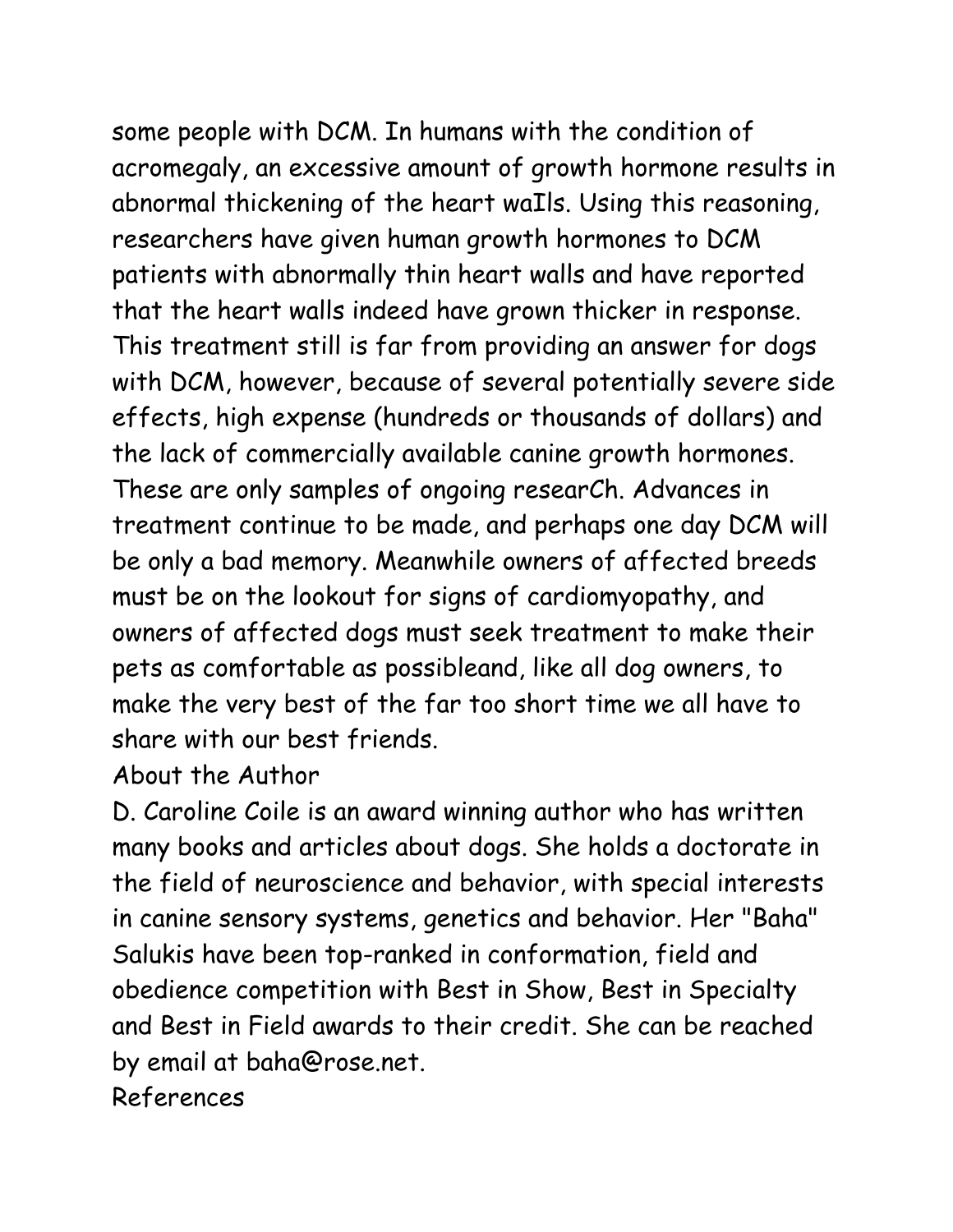1. D.D. Sisson and W.P. Thomas, "Myocardial Diseases," in S.J. Ettinger and E.C. Feldman (eds.), Textbook of Veterinary Internal Medicine

2. Diseases of the Dog and Cat, W.B. Saunders Co., Philadelphia, 1995, pp. 9951031

3. D.M. Dambach, A. Lannon, M.M. Sleeper, and J. Buchanan, "Familial Dilated Cardiomyopathy of Young Portuguese Water Dogs," Journal of Veterinary Internal Medicine, Vol. 13, 1999, pp. 6571.

4. N.S. Moise and T. DeFrancesco, "TwentyFourHour Ambulatory Electrocardiography (Holter Monitoring)," in J.D. Bonagura (ed.), Kirk's Current Veterinary Therapy, XII 5. Small Animal Practice, W.B. Saunders Co., Philadelphia, 1995, pp. 792799.

6. J.K. Goodwin and G. Cattany, "Further Characterization of Boxer Cardiomyopathy," Proceedings of the Thirteenth Annual Veterinary Medical Forum (ACVIM), Vol. 13, 1995, pp. 300302. 7. R.M. Everett, J. McGann, H.C. wimberly, and J. Althoff, "Dilated Cardiomyopathy of Doberman Pinschers

8. Retrospective Histomorphologic Evaluation of Heart from

32 Cases," Veterinary Pathology, Vol. 36, 1999, pp. 221227.

9. A. Tidholm, J. Haggstrom and L. Jonsson, "Prevalence of Attenuated Wavy Fibers in Myocardium of Dogs with

Cardiomylpathy," Journal of the American Veterinary Medical Association, Vol, 212, 1998, pp. 17321734.

10. S. Hein and J. Schaper, "Pathogenesis of Dilated Cardiomyopathy and Heart Failure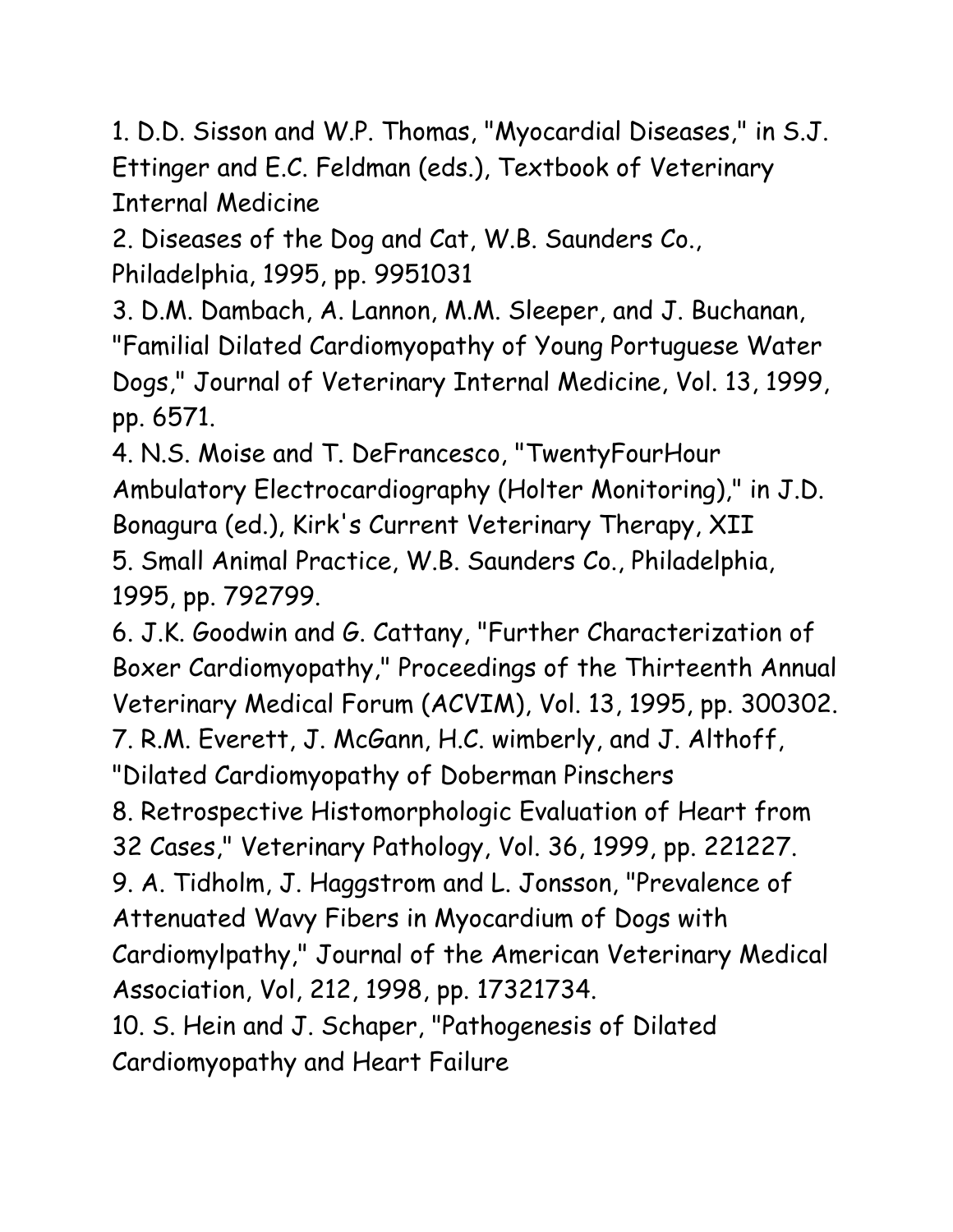11. Insights from Cell Morphology and Biology," Current Opinions in Cardiology, Vol. 11, 1996, pp. 293301.

12. Sisson and Thomas, pp. 9951032.

13. L.M. Freeman, K.E. Michel, D.J. Brown, P.M. Kaplan, M.E. Stamoulis, S.L. Rosenthal, B.W. Keene, and J.E. Rush

"Idiopathic Dilated Cardiomyopathy in Dalmatians

14. Nine Cases (19901995)," Journal of the American

Veterinary Medical Association, Vol. 209, 1996, pp. 15921596.

15. b. W. Keene, "LCarnitine Supplementation in the Therapy

of Canine Dilated Cardiomyopathy," Veterinary clinics of North America Small Animal Practice, Vol. 21, 1991, pp. 10051009.

16. C. Kawai, "From Myocarditis to Cardiomyopathy

17. Mechanisms of Inflammation and Cell Death

18. Learning from the Past for the Future," Circulation, Vol. 99, 1999, pp. 10911100.

19. Goodwin and Cattany, pp. 300302.

20. A.H. Beggs, "Dystrophinopathy, the Expanding Phenotype. Dystroiphin Abnormalities in Xlinked Dilatted

Cardiomyopathy," Ciruclation, Vol. 95, 1997, pp. 23442347.

21. L. Mestroni, C. rocco, M. Vatta, s. Miocic, and M. Giacca,

"Advances in Molecular Genetics of Dilated Cardiomyopathy.

The Heart Muscle Disease Study Group," Cardiology Clinics, Vol. 16, 1998, pp. 611621.

22. M.D. Kittleson, G. E. Eyster, G.G. Knowlen, N.B. Olivier, and L.K. Anderson, "Efficacy of Digoxin Administration in Dogs with Idiopathic Congestive Cardiomyopathy," Journal of the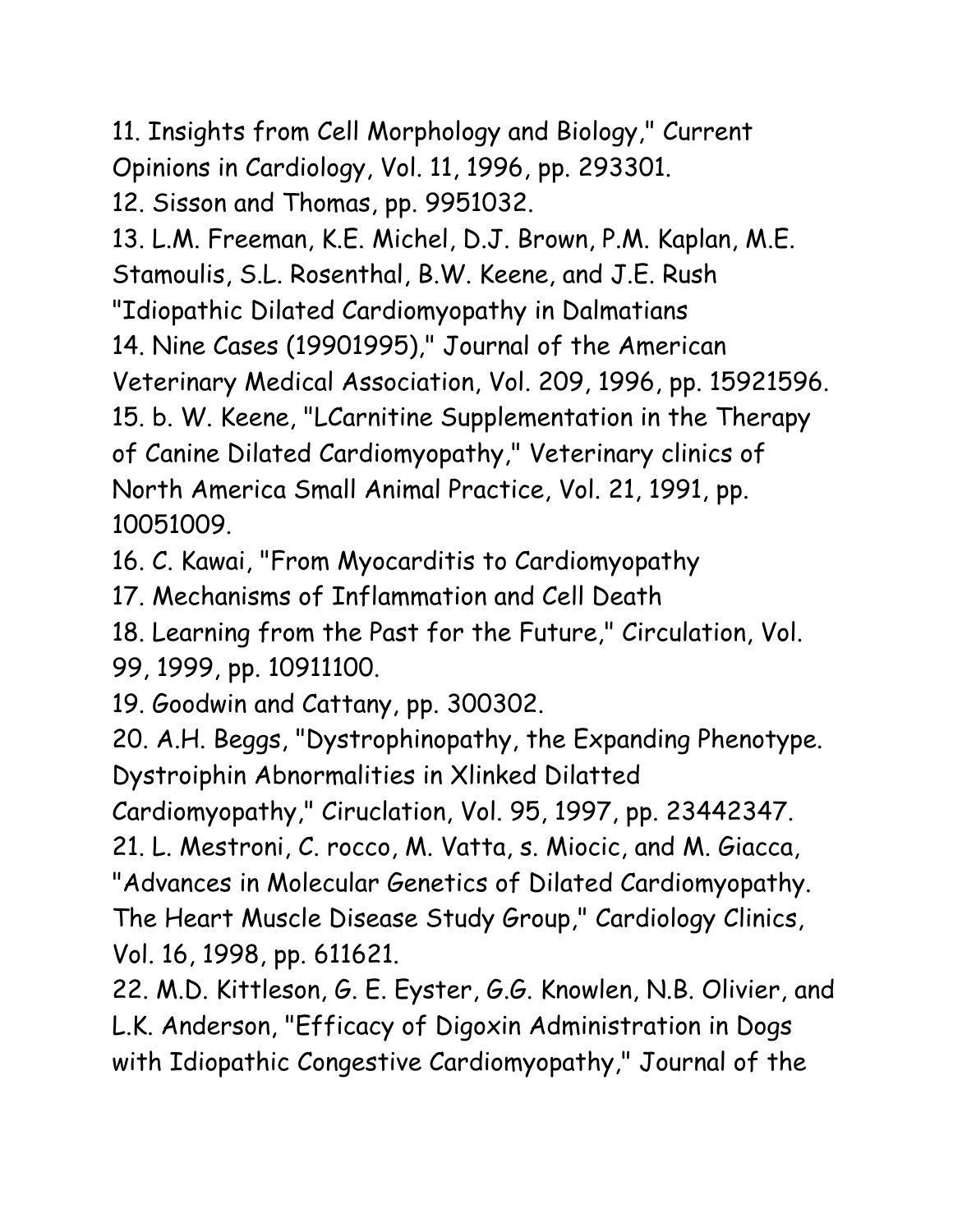American Veterinary Medical Association, Vol. 186, 1985, pp. 162165

23. S.J. Ettinger, A.M. Benitz, G.F. Ericsson, S. Cifelli, a.d. Jernigan, S.L. Longhofer, W. Trimboli, and P.D. Hanson, "Effects of Enalapril Maleate on Survival of Dogs with Naturally Acquired Heart Failure. The LongTerm Investigation of Veterinary Enalapril (LIVE) Study Group," Journal of the American Veterinary Medical Association, Vol. 213, 1998, pp. 15731577.

24. C.A. Calvert, "Diagnosis and Management of Ventricular Arrhythmias in Doberman Pinschers with Cardiolyopathy," in J.d. Bonagura (ed.), Kirk's Current Veterinary Therapy, Xii 25. Small Animal Practice, W. B. Saunders Co., Philadelphia, 1995 pp. 799806.

26. Ajinomoto USA Inc., W. 115 Century Road, Paramus, NJ 07652

27. (201) 2611789.

28. M.D. Kittleson, B. Keene, P.D. Pion, and C.G. Loyer, "Results of the Multicenter Spaniel Trial (MUST)

29. Taurine and Carnitine Responsive Dilated Cardiomyopathy in American Cocker Spaniels with Decreased Plasma Taurine Concentration," Journal of Veterinary Internal Medicine, Vol. 11, 1997, pp. 204211.

30. Ajinomoto USA Inc.

31. P.H. Langsjoen and K. Folkers, "LongTerm Efficacy and Safety of Coenzyme Q10 Therapy for Idiopathic Dilated Cardiomyopathy," American Journal of Cardiology, Vol. 65, 1990, pp. 521523.